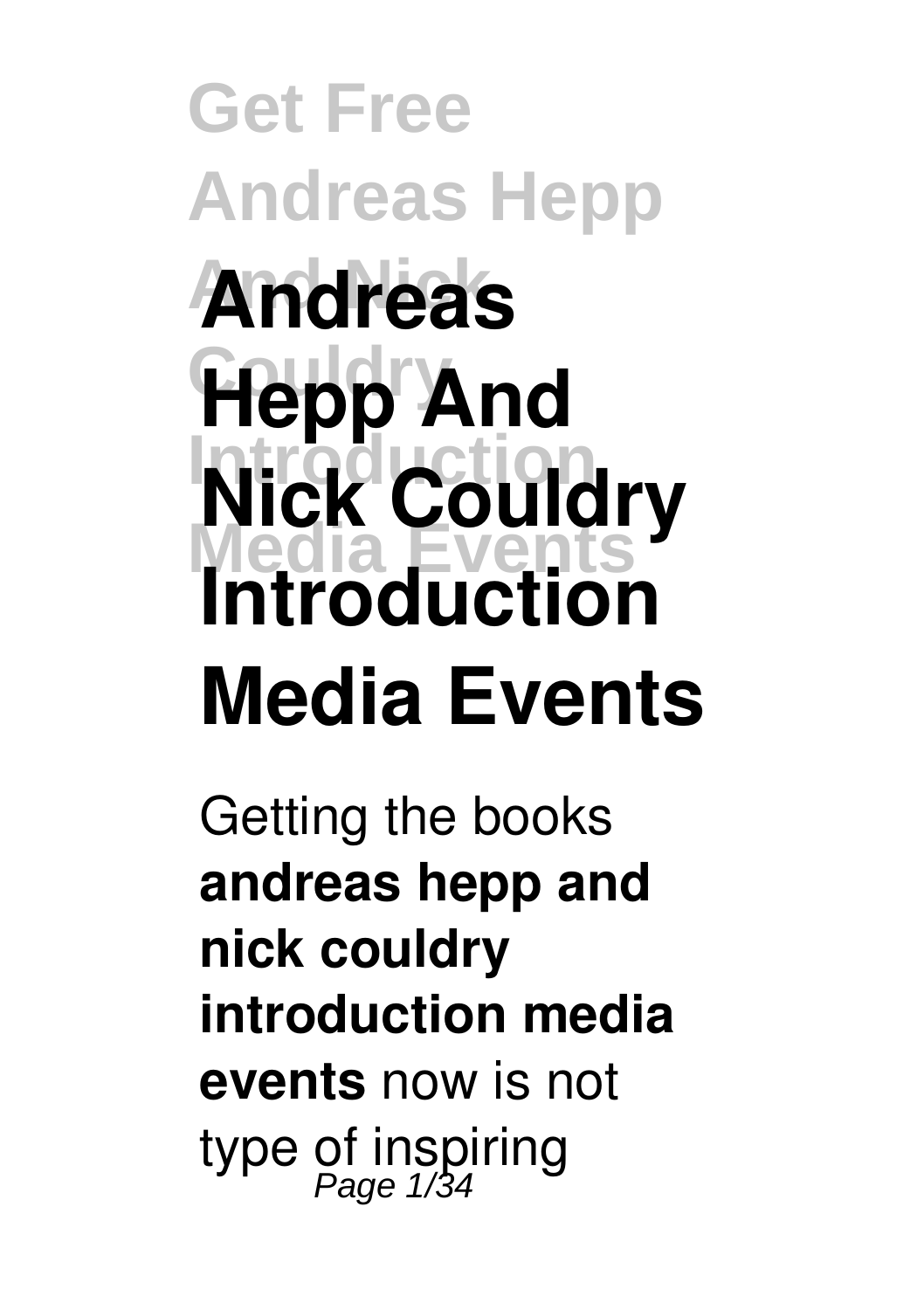means. You could not only going taking into **Introduction** or library or borrowing from your connections account ebook hoard to get into them. This is an utterly simple means to specifically get guide by on-line. This online notice andreas hepp and nick couldry introduction media events can be one of Page 2/34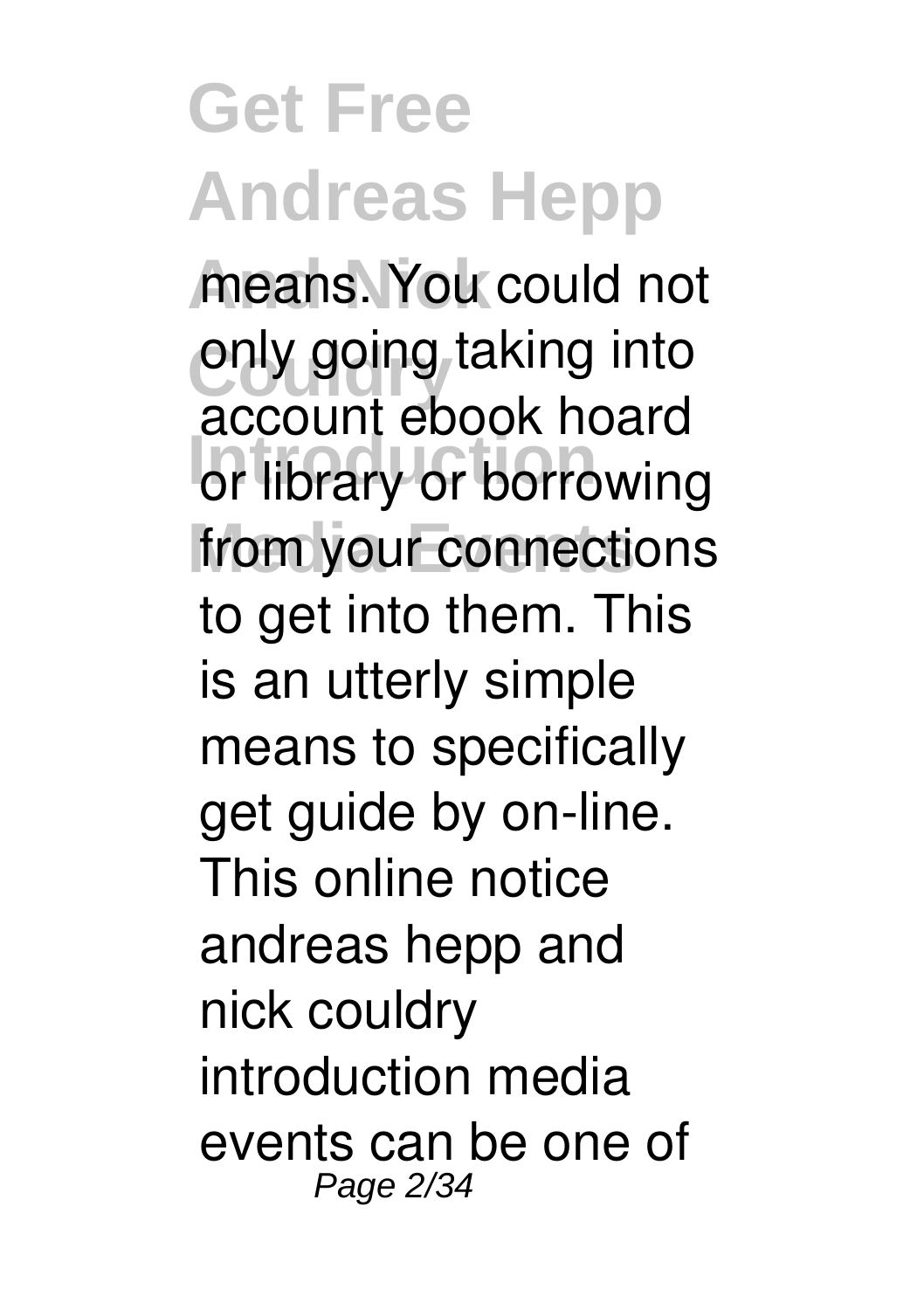**Get Free Andreas Hepp And Nick** the options to accompany you additional time.<sup>n</sup> **Media Events** afterward having

It will not waste your time. assume me, the e-book will agreed space you further event to read. Just invest little grow old to entrance this on-line statement **andreas hepp and nick** Page 3/34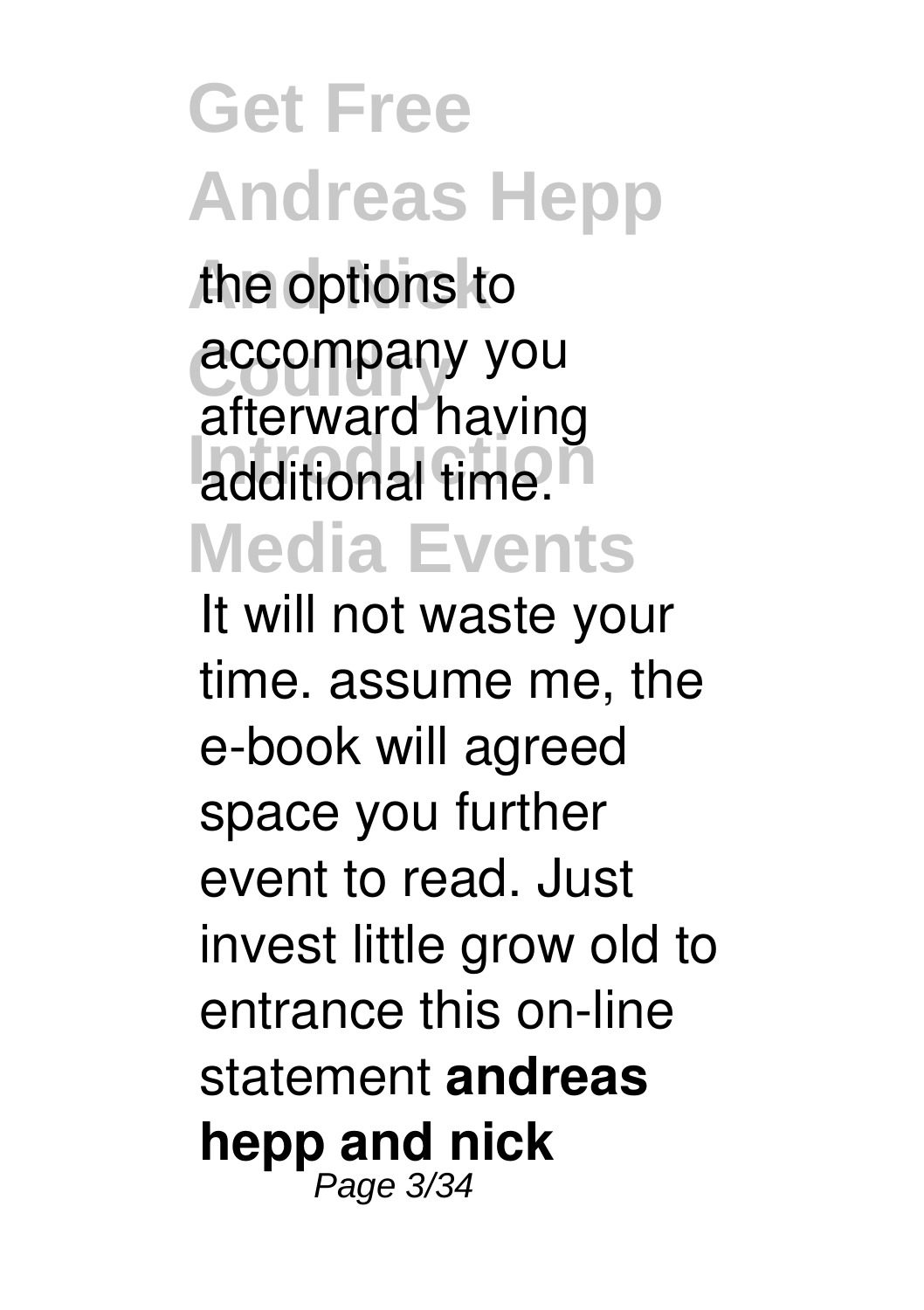**Get Free Andreas Hepp And Nick couldry introduction media events** as with wherever you are **how.lia Events** ease as review them

Deep Mediatization: Social Order in the Age of Datafication Andreas Hepp - Pioneer Communities \u0026 the Making of Deep Mediatization Page 4/34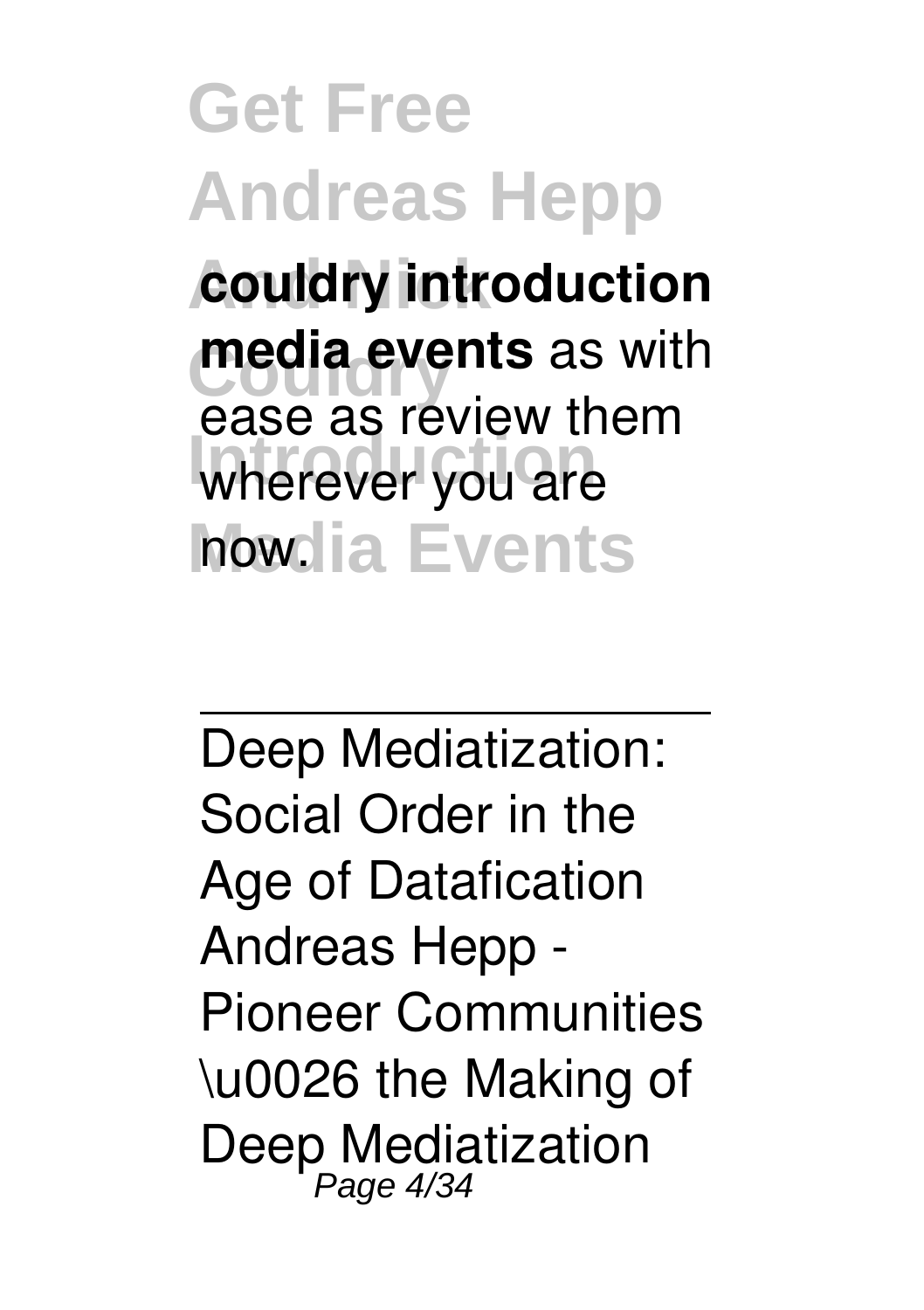**Get Free Andreas Hepp And Nick** (online lecture) \"The Mediated<br>Construction **Introduction** Reality\" *Eduardo* **Media Events** *Halfon, Chloe Aridjis,* Construction of *and Andrés Neuman in conversation with Ilan Stavans* **Capitalism and Mystification: Understanding the Literary and Dialectical Style of Marx's Capital** *An* Page 5/34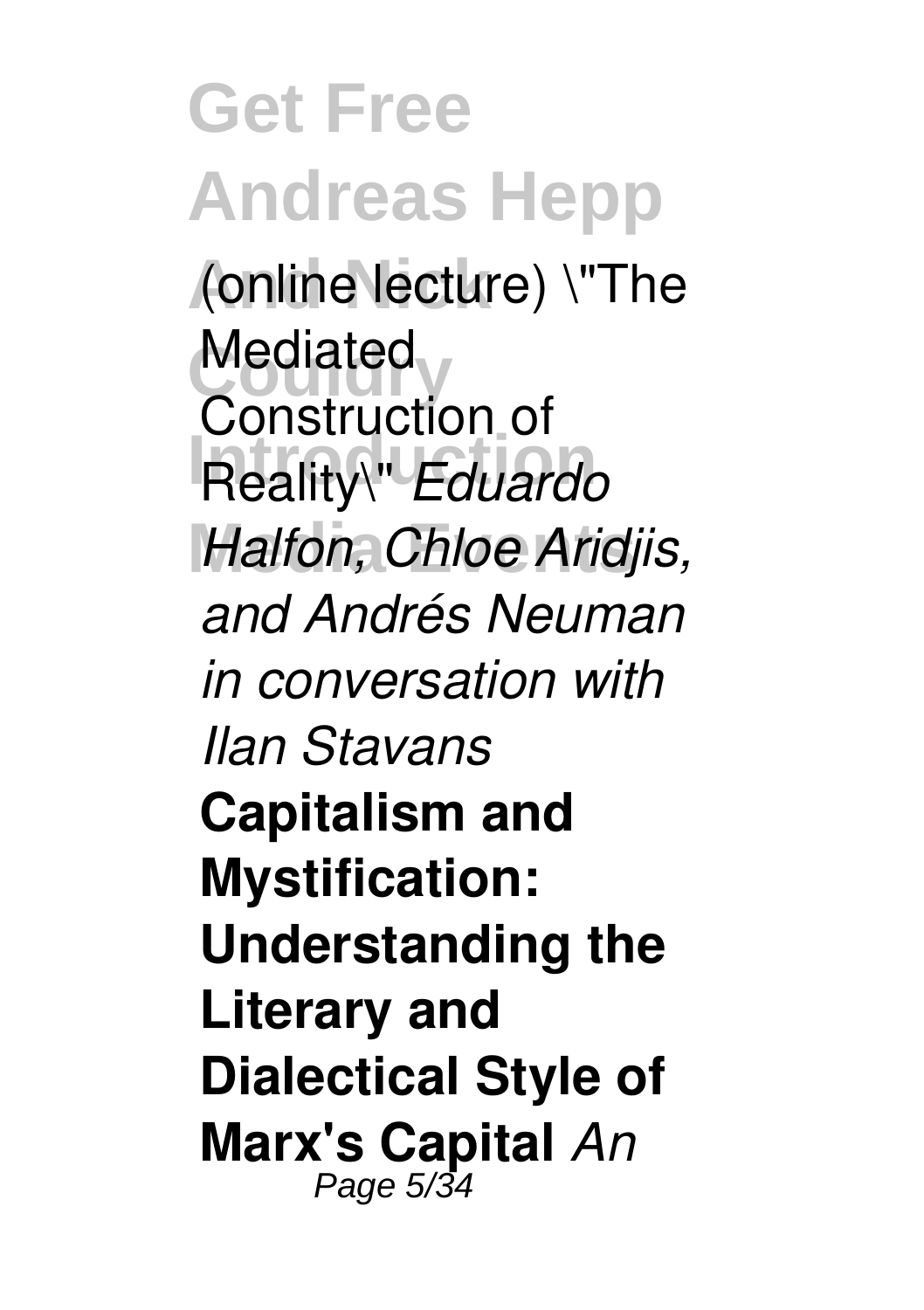**Get Free Andreas Hepp** American Utopia: **Fredric Jameson in**<br>Conversation with **International Property** Panel 1: Autonomy *Conversation with* and Voice in the **Datafied Society** *Gilles Deleuze about Trump, Ecology and \"Stay at Home\"* Alain Badiou: Qu'estce qu'une vérité?How Social Media is Shaping Our Political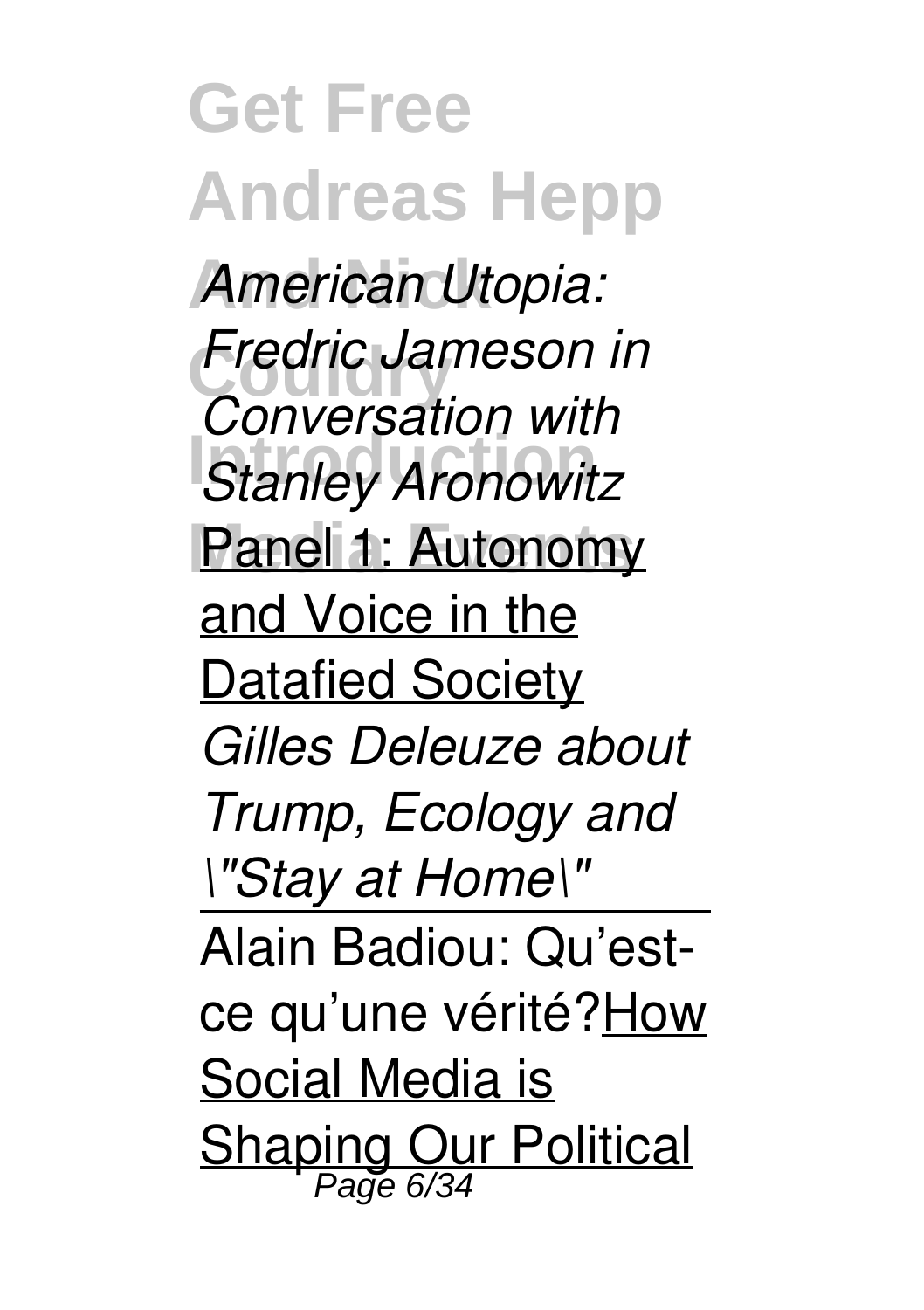**Get Free Andreas Hepp And Nick** Future | Victoria **Bonney | TEDxDirigo Introduction** *parody - Judith Butler* **Media Events** Fredric Jameson - *The professor of* Pós-modernismo ou pós-modernidade? Deleuze on Puppets and the Theater of Philosophy *7 Minute Media - Understanding McLuhan* Alain Badiou, Event Page 7/34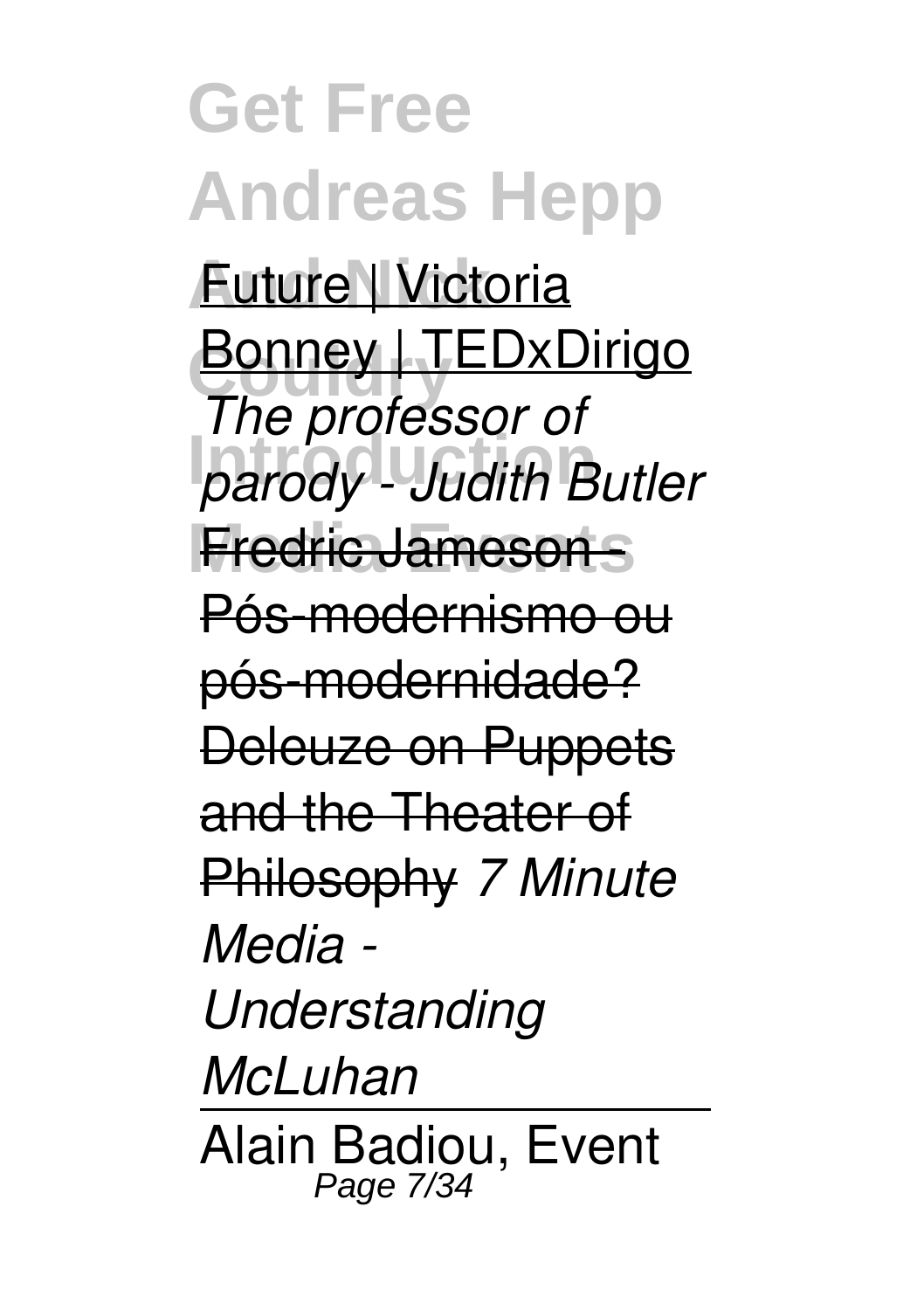**Get Free Andreas Hepp And Nick** and Truth, Part 1 **Theater is the Future Introduction TEDxBowdoinColleg Media Events e** *Colonized by Data:* **| Sarah Bay-Cheng |**  *The Costs of Connection - Nick Couldry, Ulises Mejias, Sonal Shah - RxC 2020* Keynote 1: Mark Andrejevic **Dynamics of conflicts in a mediatized world -** Page 8/34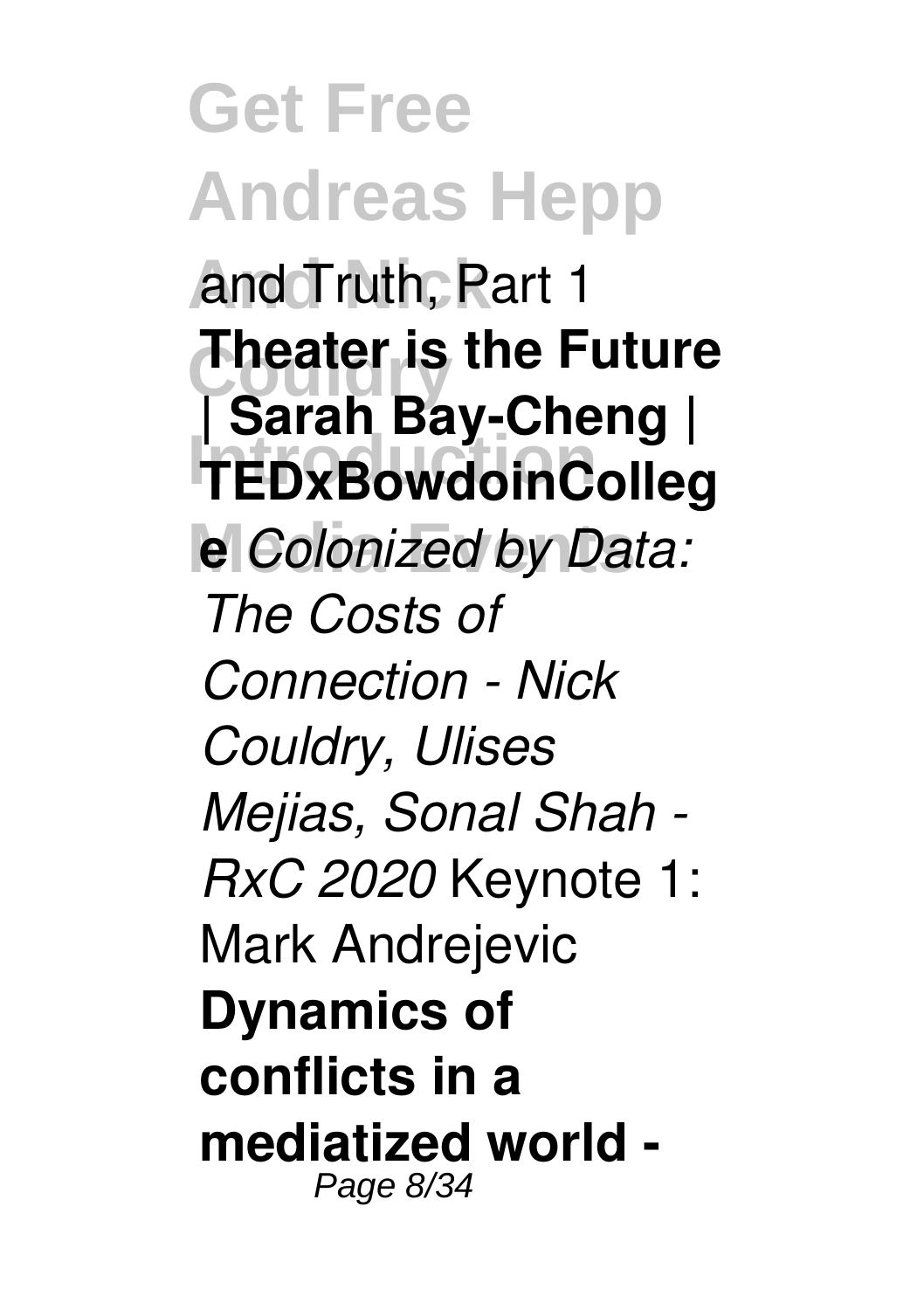**Get Free Andreas Hepp And Nick Stig Hjarvard at Kappa Phi** Panel 3: **International Publics** Panel 4: Datafication The Moral Order of of Modernity's Institutions Colonized by Data: Resisting Capitalism's Emerging Social Order October Reading Wrap Up Multimodal Communication 2: Recognising Page 9/34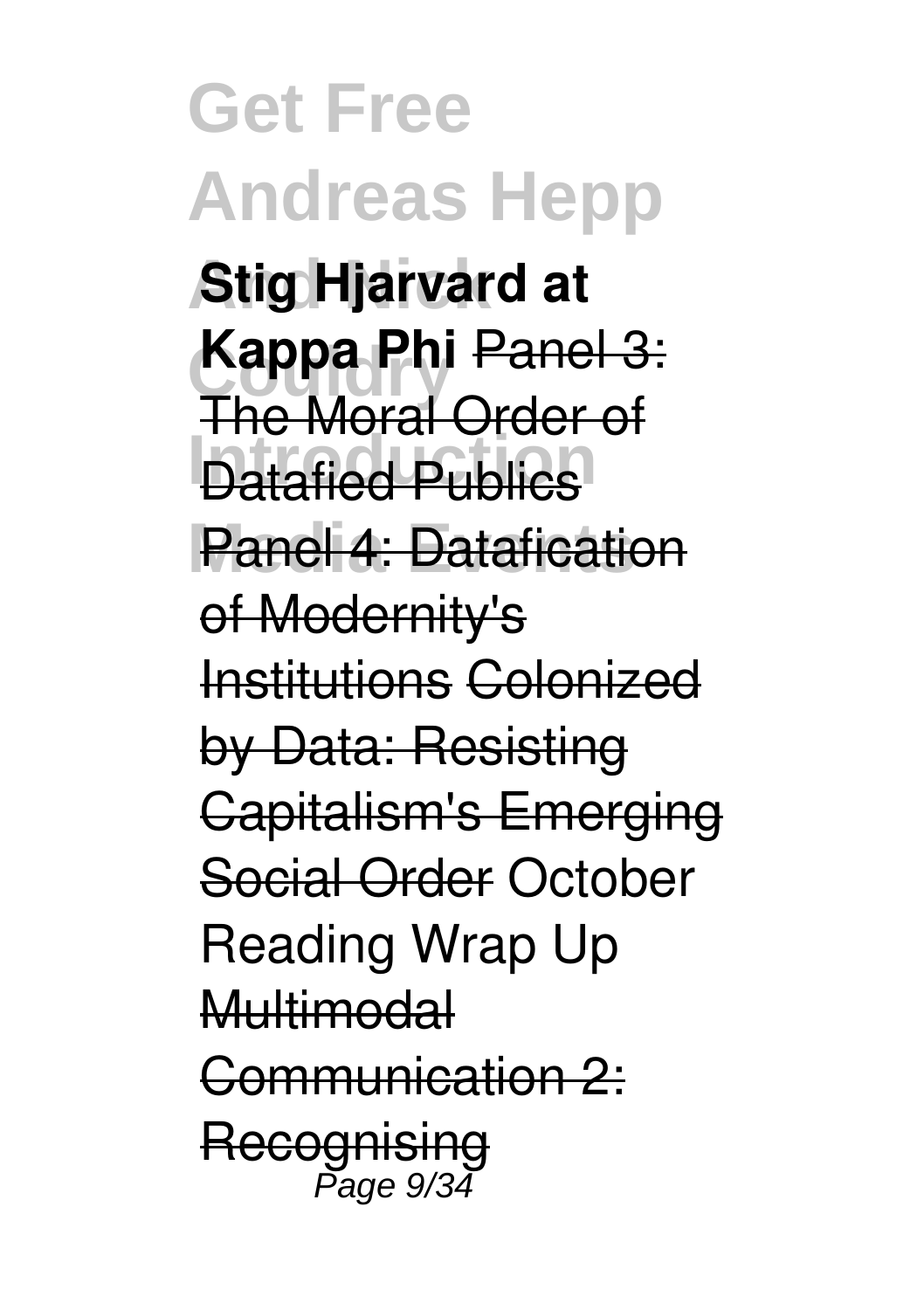**Get Free Andreas Hepp** multimodality - Video Lecture Ebert *<u>Representation</u>* in **Media Karofsky** Symposium Series: **Lecture with Sarah Bay-Cheng: Contemporary Performance in Digital Culture Professor Alain Badiou: Cinema and Philosophy** *Keynote 2: Julie Cohen* Page 10/34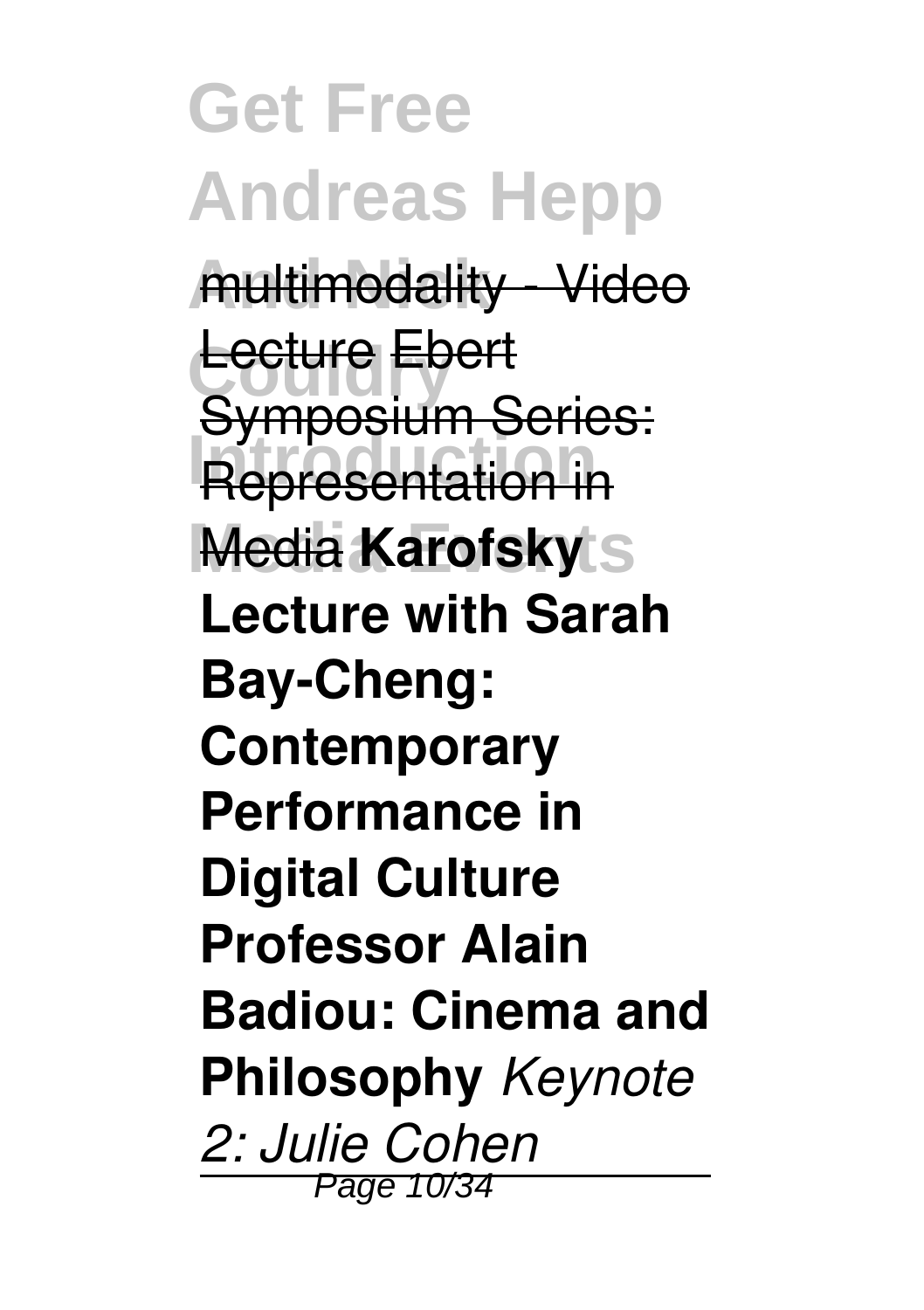**Get Free Andreas Hepp Marxist Deception** and Lies<br> **Andrea Nick Couldry Nick Couldry is ts** Andreas Hepp And Professor of Media, Communications and Social Theory at the London School of Economics and Political Science Andreas Hepp is Professor of Communication and Page 11/34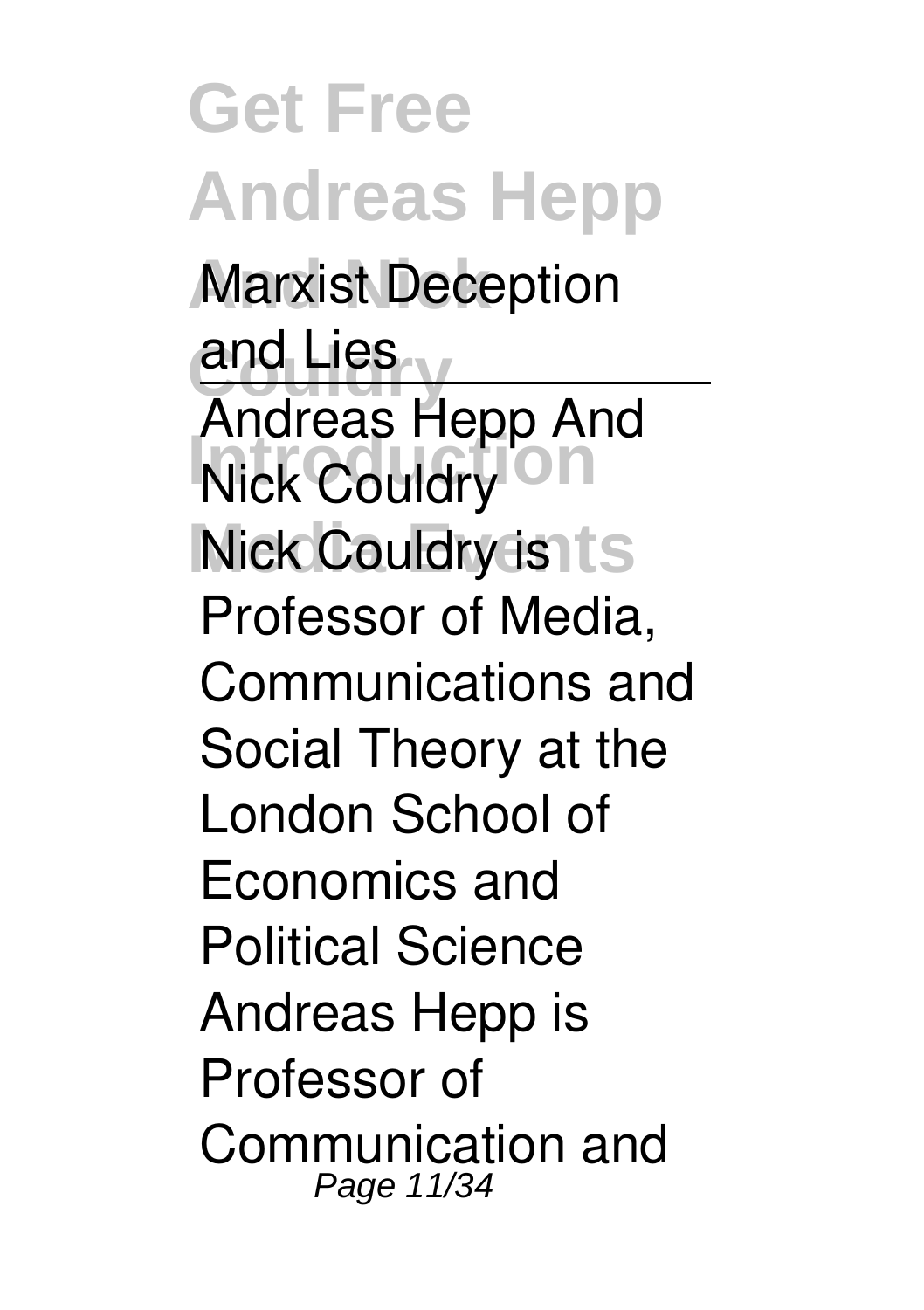**Media Studies at the** Centre for Media, **Introduction** Information Research **Media Events** (ZeMKI), University of Communication and Bremen.

The Mediated Construction of Reality: Amazon.co.uk ... Nick Couldry and Andreas Hepp. Polity.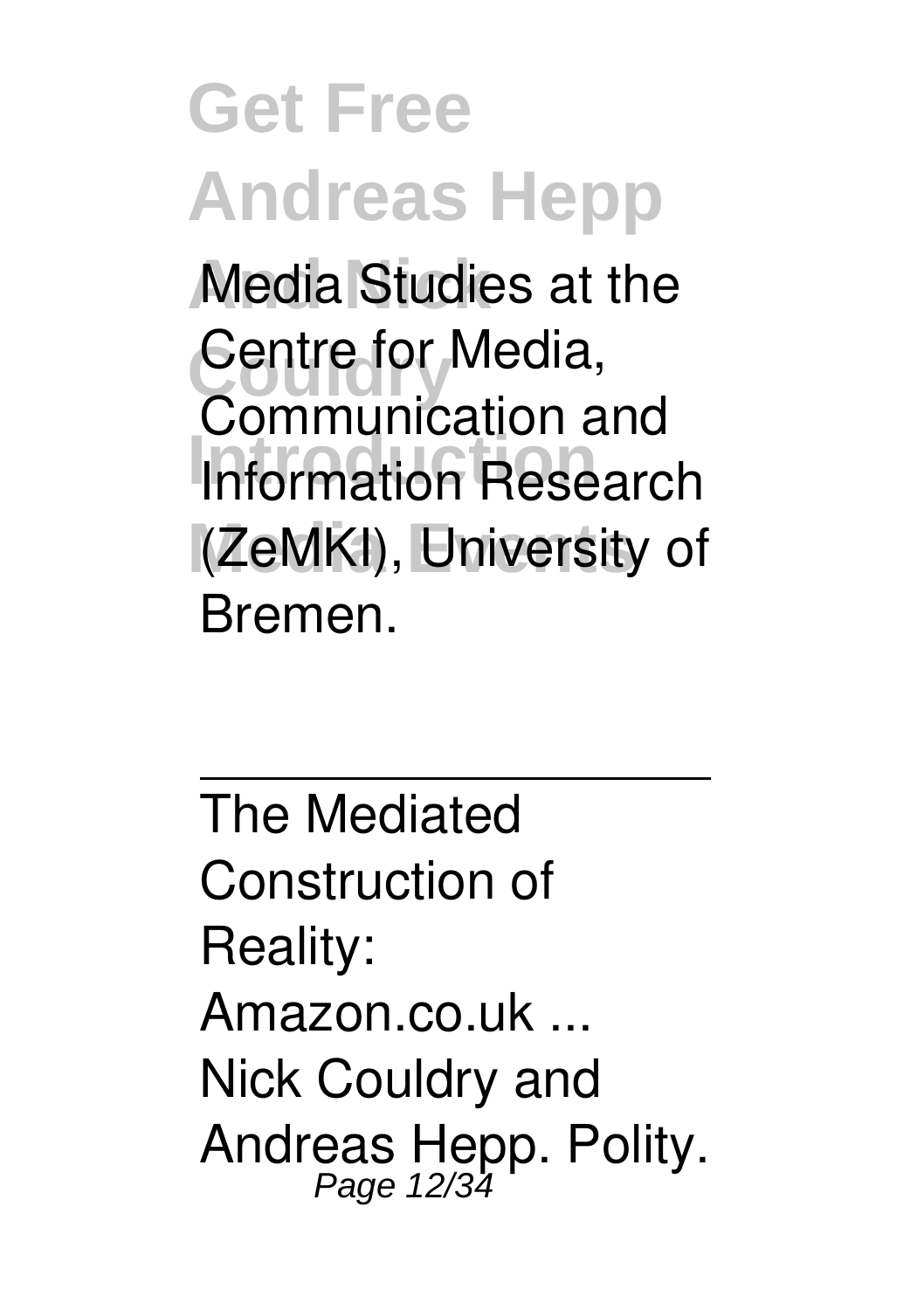**And Nick** 2017. Find this book: **There can be little Introduction** its contribution to media studies, Nick doubt that in terms of Couldry and Andreas Hepp's The Mediated Construction of Reality will prove to be a hugely influential book, largely delivering on the praise on its back cover. It updates our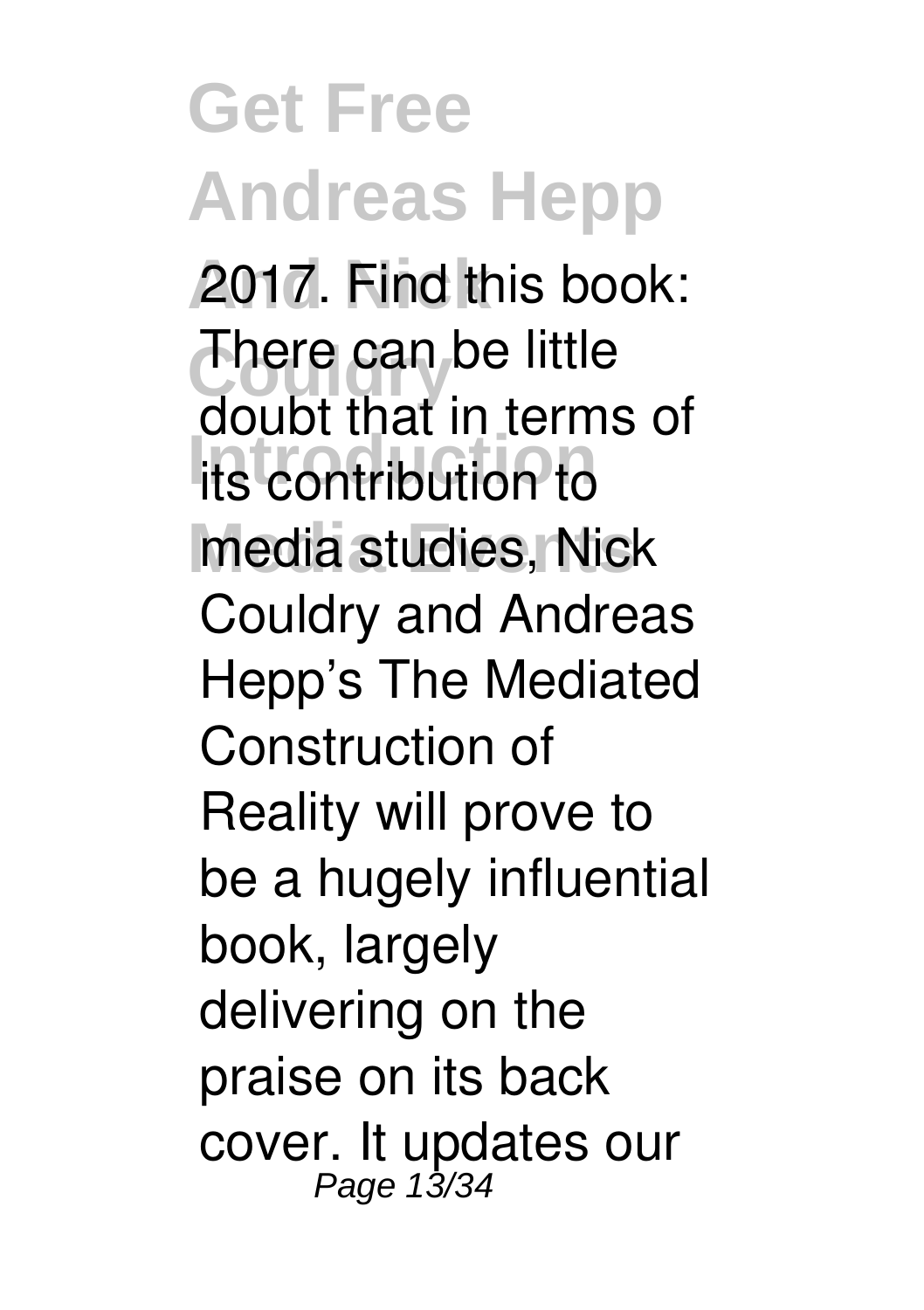**And Nick** understanding of how the media affects our **Introduction** time and thought while itself becoming extensions in space, increasing interconnected internally i.e. across different types of media.

Book Review: The Mediated Page 14/34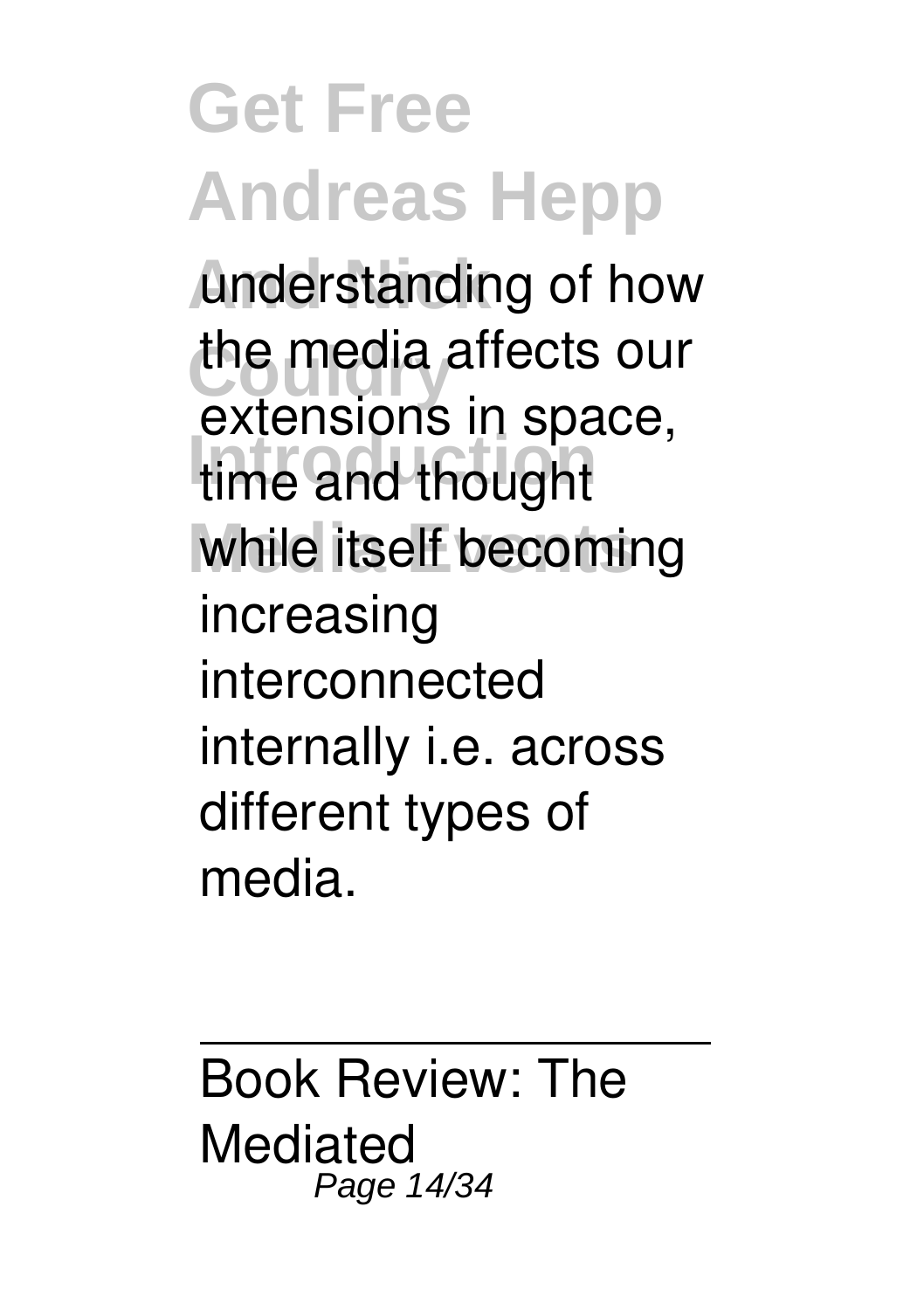**Get Free Andreas Hepp Construction of Reality by Nick ...**<br>The Mediated **Construction** of **D** Reality eBook:nts The Mediated Couldry, Nick, Hepp, Andreas: Amazon.co.uk: Kindle Store

The Mediated Construction of Reality eBook: Page 15/34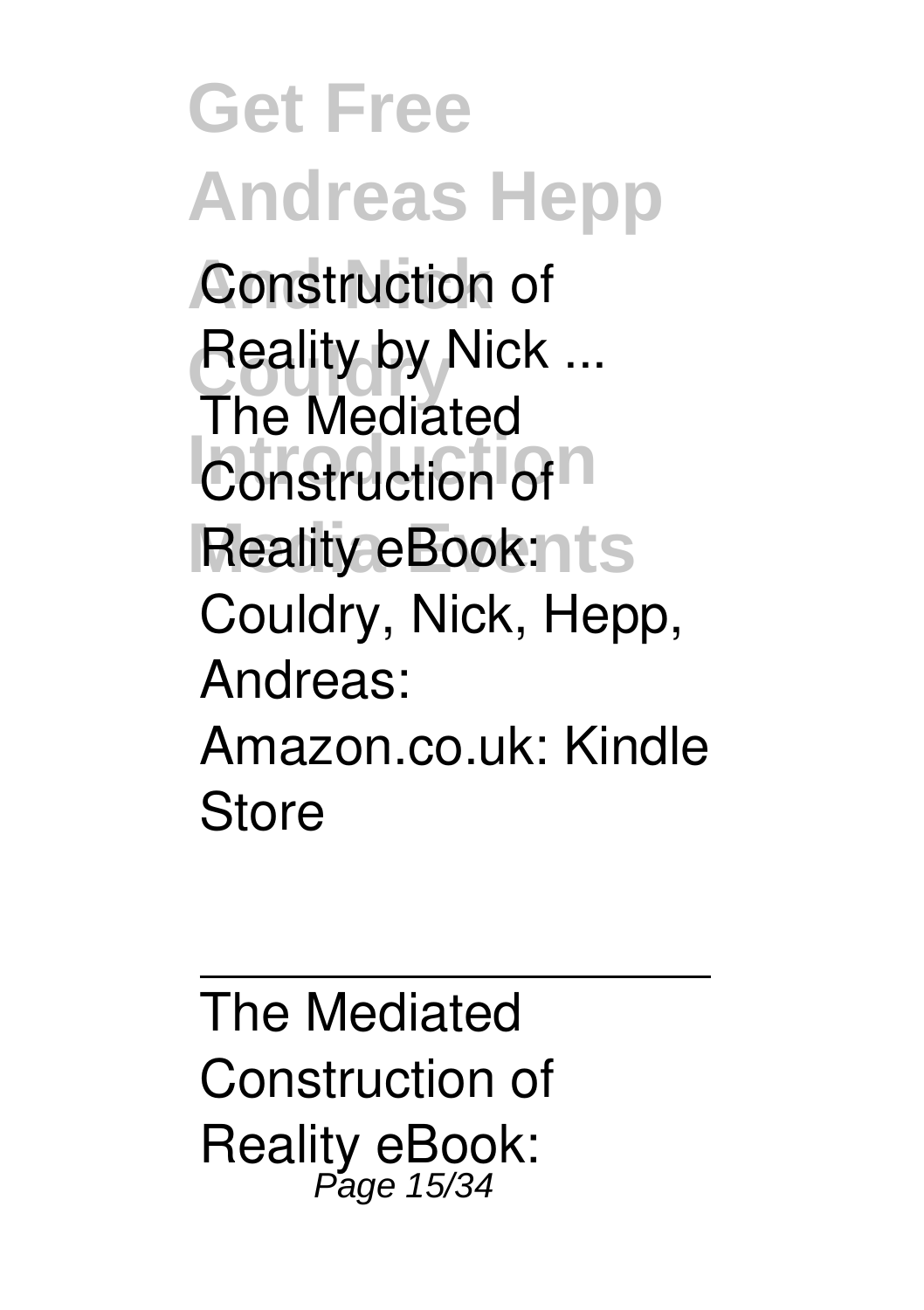**Get Free Andreas Hepp And Nick** Couldry, Nick ... **Table of Contents. Introduction**<br>
Events in Globalized Media Cultures ts Introduction 1. Media Andreas Hepp and Nick Couldry Part 1: Media Events Rethought 2.Beyond Media Events: Disenchantment, Derailment, Disruption Daniel Dayan 3.'No More Peace!': Page 16/34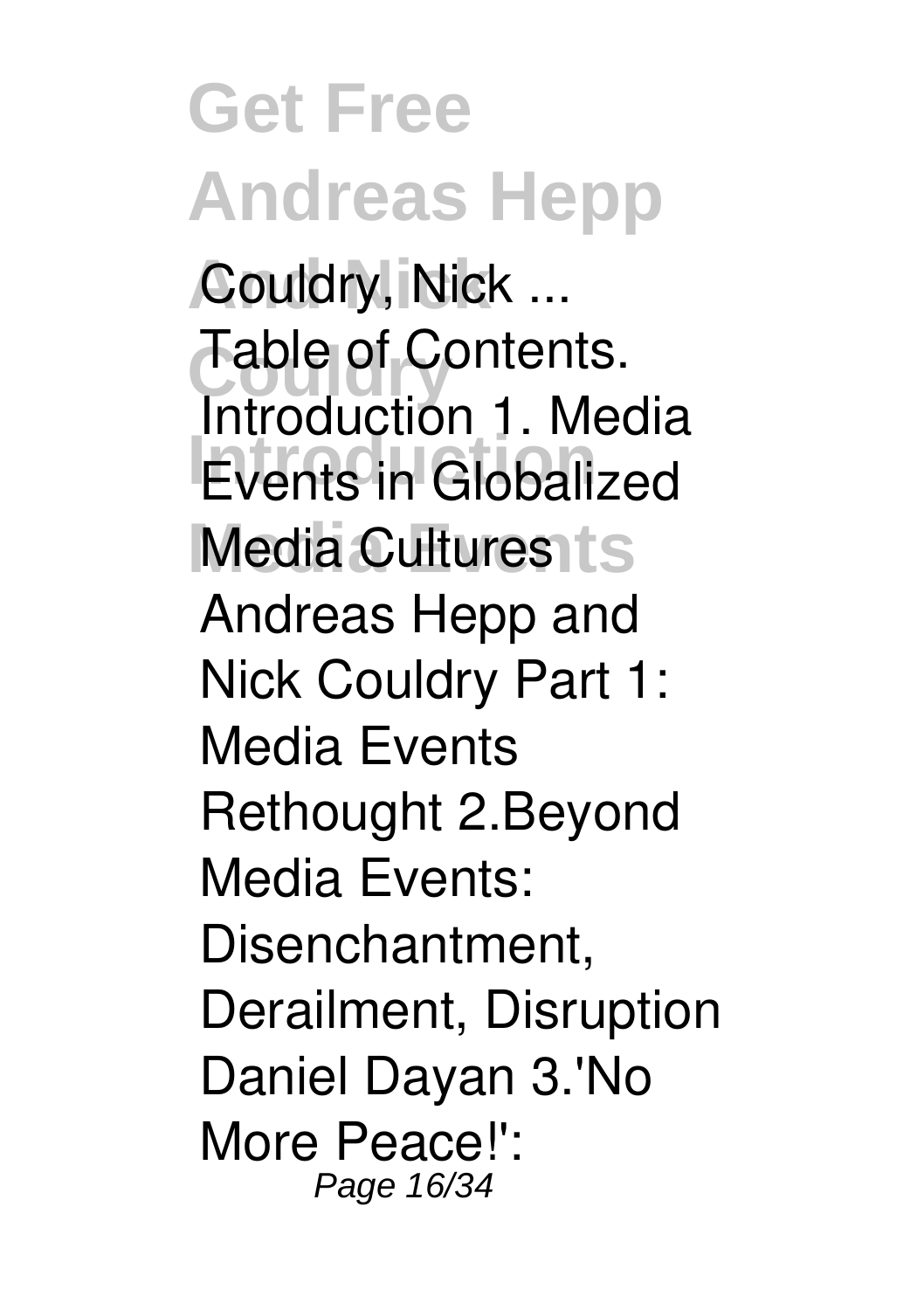**Get Free Andreas Hepp And Nick**

**Couldry Introduction** Global Age - 1st **Edition - Nick Couldry** Media Events in a

... Nick Couldry is Professor of Media, Communications and Social Theory at the London School of Economics and Political Science Andreas Hepp is Page 17/34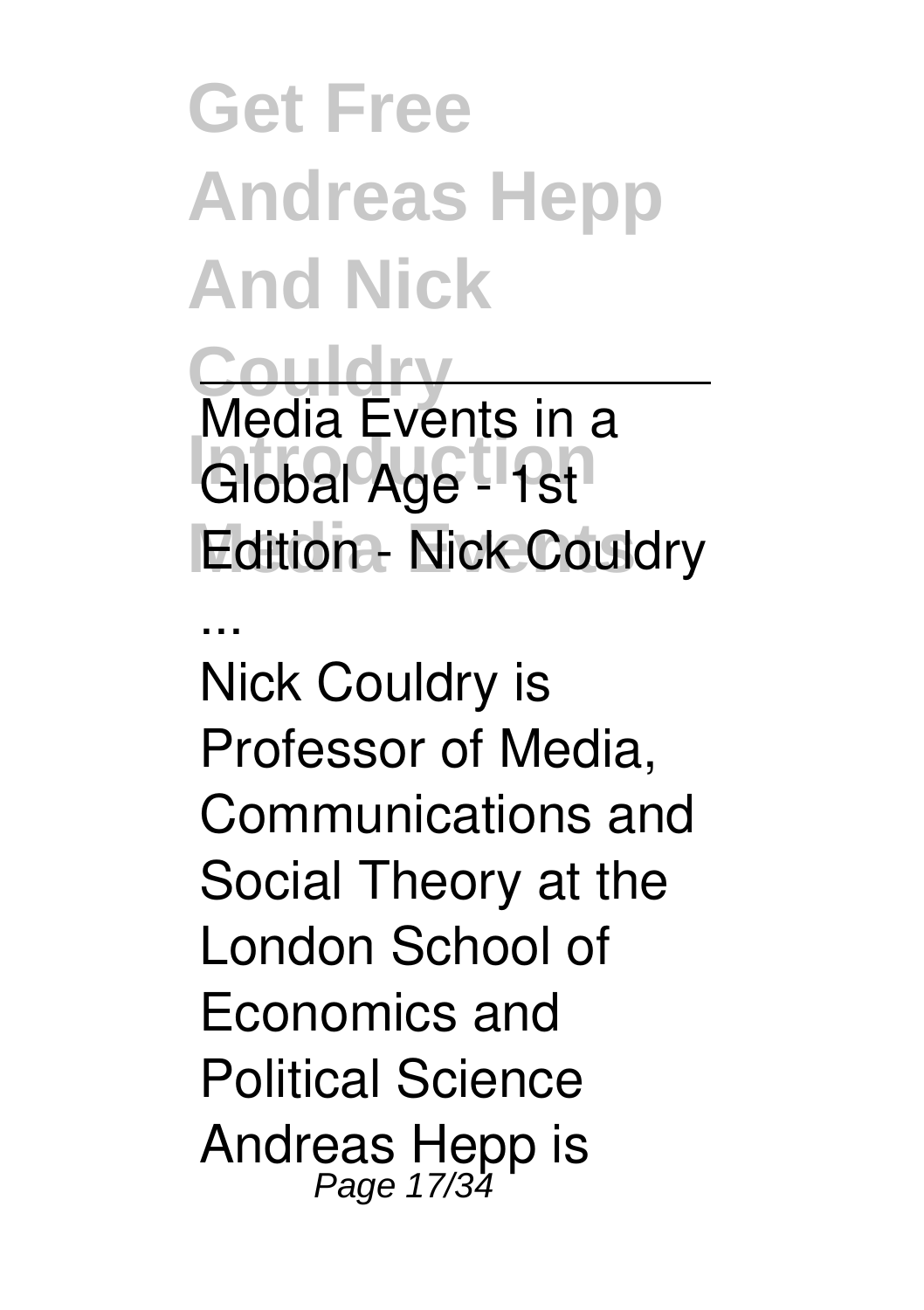**Get Free Andreas Hepp And Nick** Professor of **Communication and Introduction Media Events** Media Studies at

The Mediated Construction of Reality - Nick Couldry

... Corresponding Author. Department of Media and Communications, Page 18/34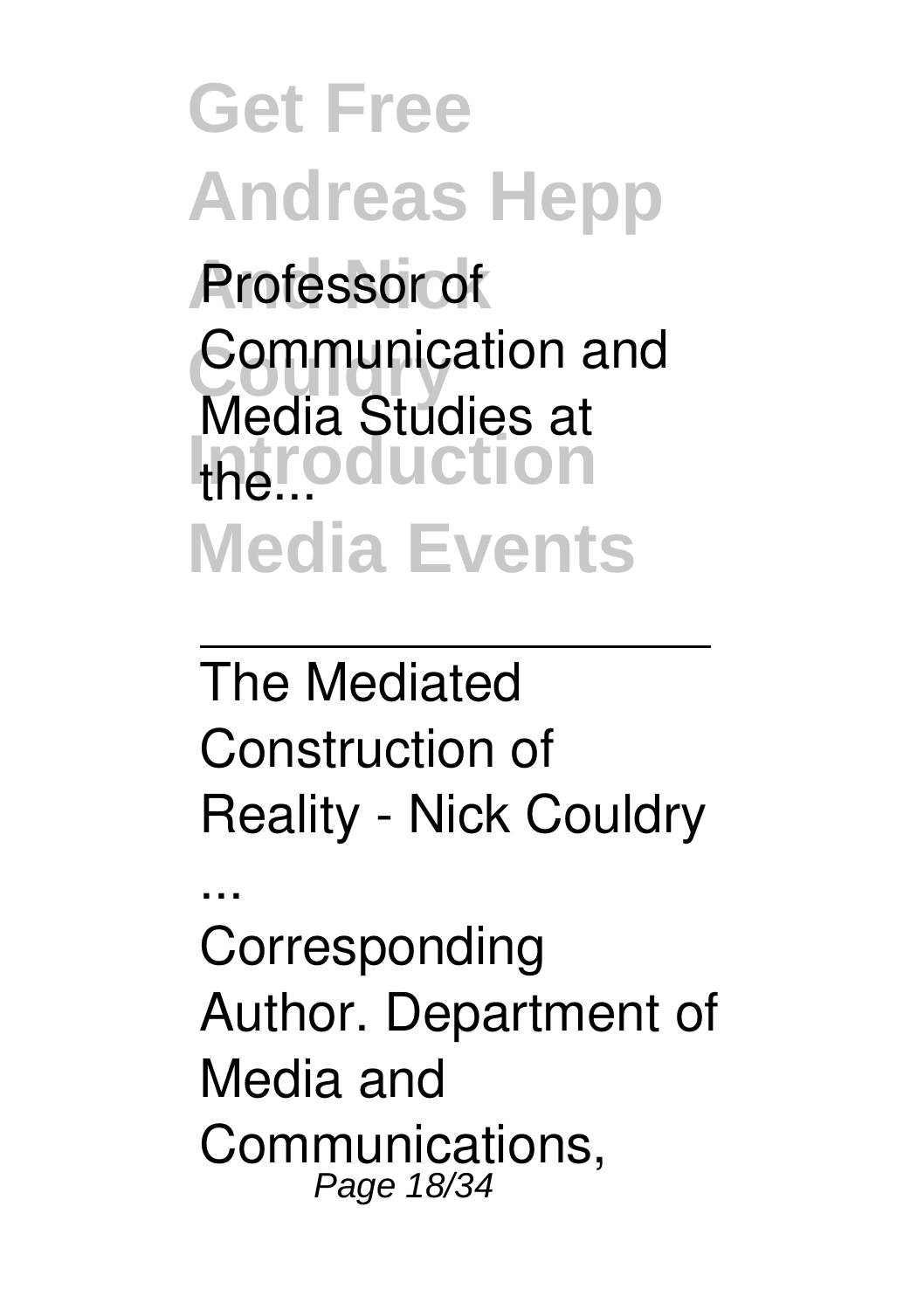**Get Free Andreas Hepp London School of Economics and** London, UK.<sup>1011</sup> Corresponding1ts Political Science, authors: Nick Couldry; e?mail: n.couldry@gold.ac.uk: Andreas Hepp; email: hepp@uni-bremen.de Search for more papers by this author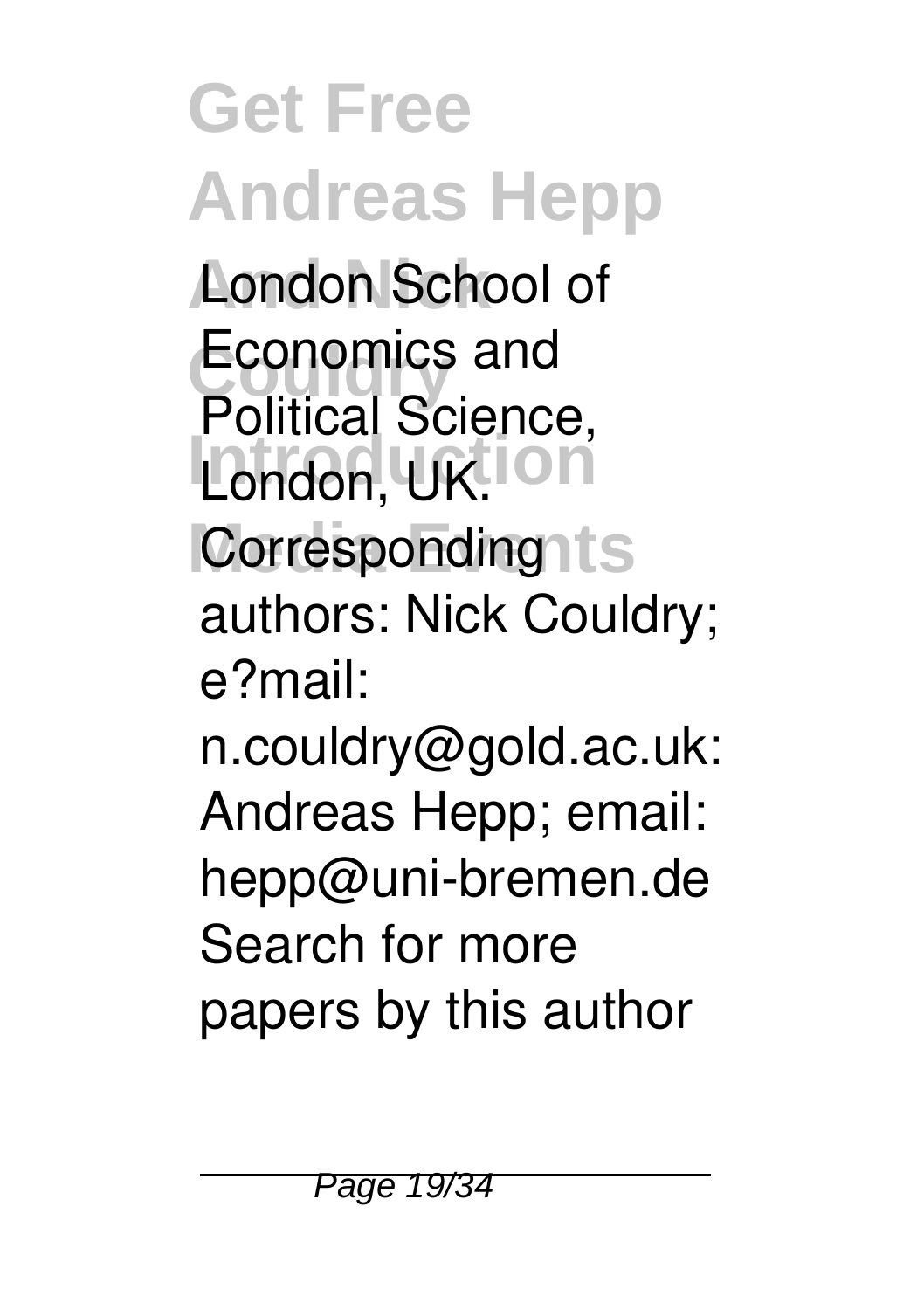**Get Free Andreas Hepp Conceptualizing Mediatization:**<br>Contexts Tree **Introduction** ... Social and vents Contexts, Traditions communication theorists Nick Couldry and Andreas Hepp draw on their recent book The Mediated Construction of Reality (Polity 2016) to explore what happens to the Page 20/34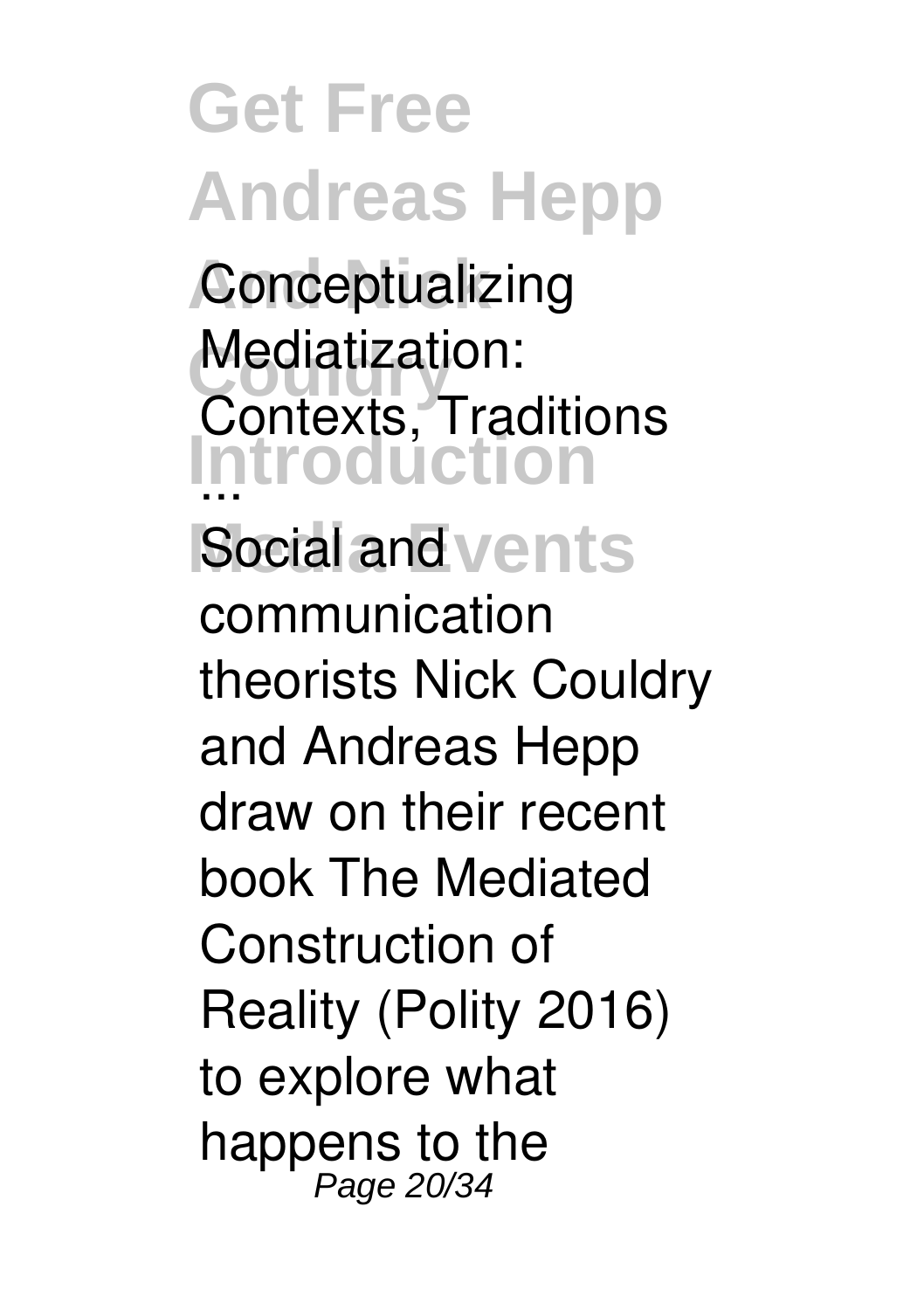concept and practice of 'social order' in the **Introduction** era of datafication.

#### **Media Events**

Deep Mediatization: Social Order in the Age of ... Hello, Sign in. Account & Lists Account Returns & Orders. Try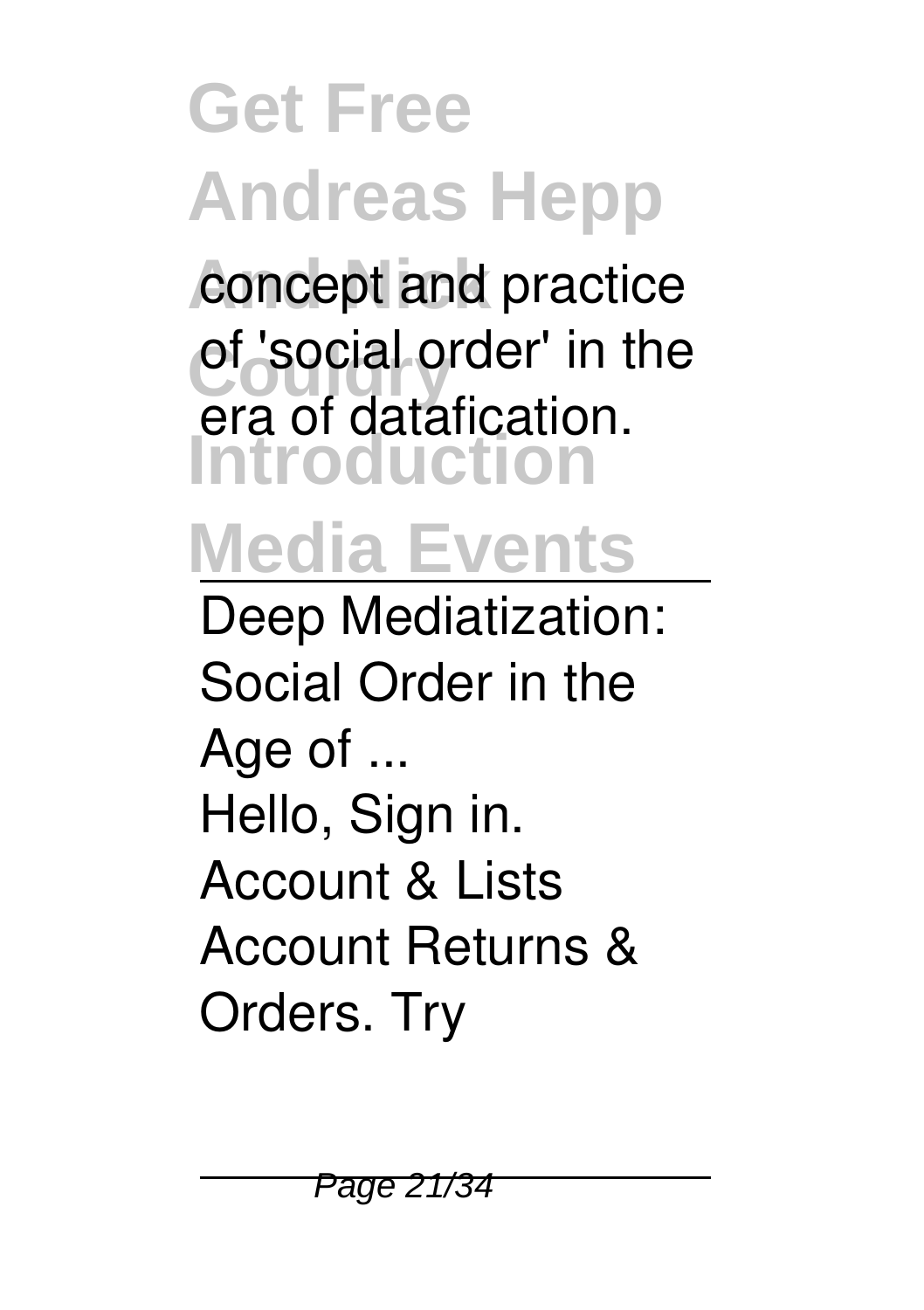**And Nick** The Mediated **Construction of**<br> **Reality:** Couldm **Interpretation My name is Andreas** Reality: Couldry, Nick, Hepp. I am professor of media and communications at the ZeMKI, University of Bremen. About me ... University and others. I am the author of 12 monographs including Page 22/34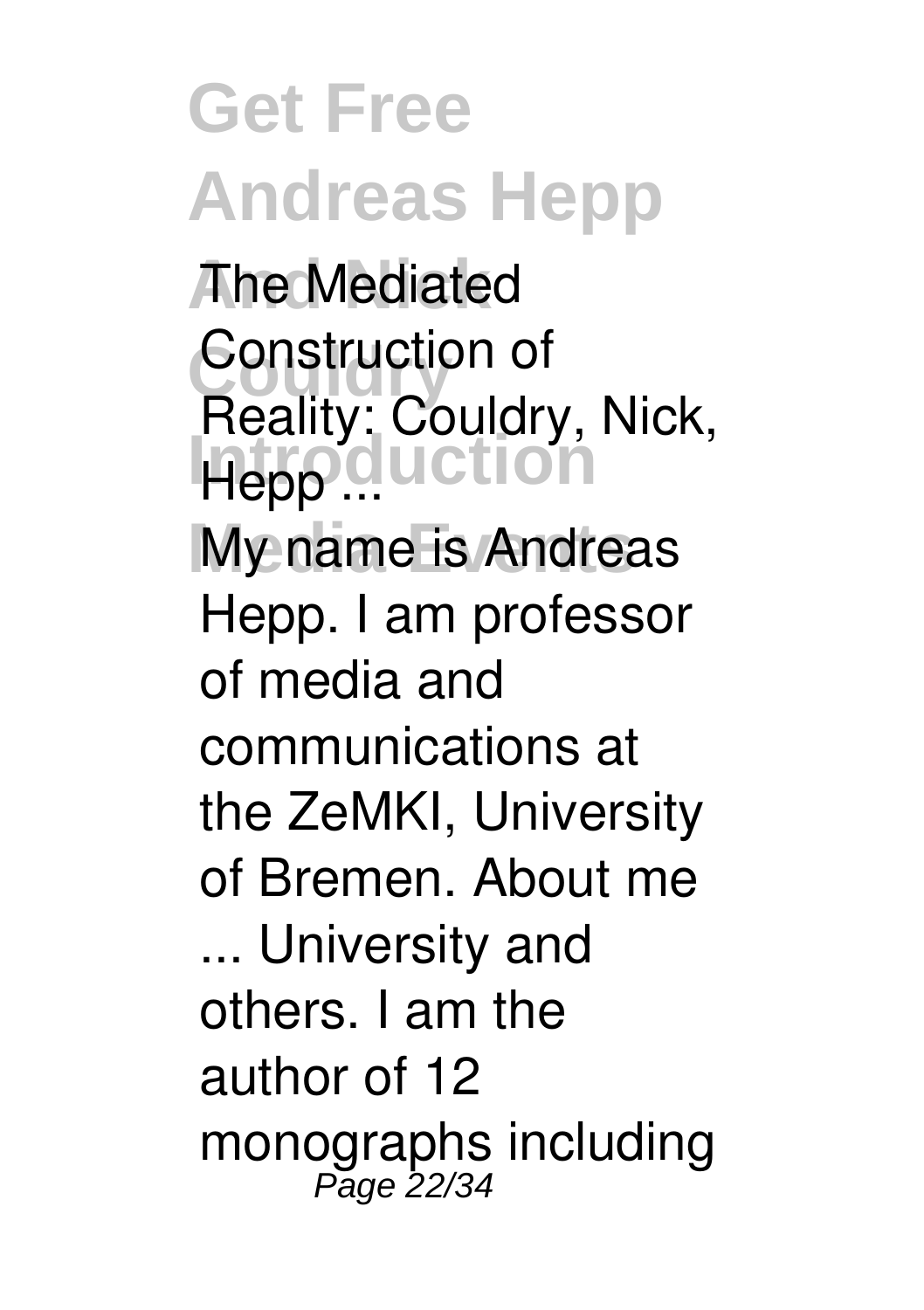**Get Free Andreas Hepp AThe Mediated Construction of**<br> **Deality** (with N **Couldry**, 2017),<sup>n</sup> **"Transcultural nts** Reality" (with Nick Communication" (2015) and "Cultures of Mediatization" (2013). My ...

Andreas Hepp Conversation with Safiya Umoja Noble<br>Page 23/34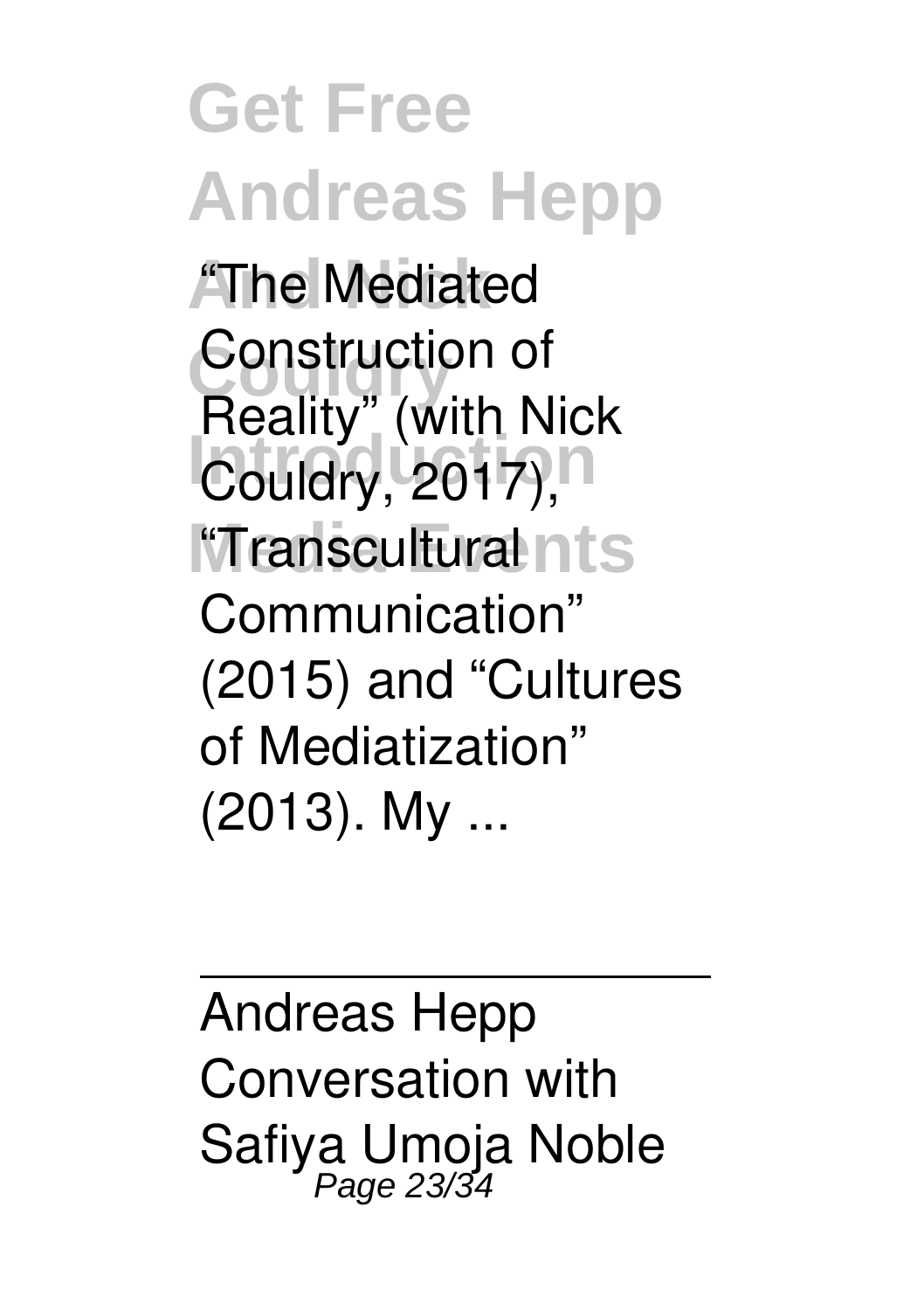**Get Free Andreas Hepp And Nick** (UCLA) on The Costs of Connection.. New **Común:** Uction **Media Events** intervenciones para website Tierra descolonizar los datos / interventions for data decolonization. New Books: The Costs of Connection, Media: Why It Matters and Media, Voice, Space and Power. Recent book talks: Michigan Page 24/34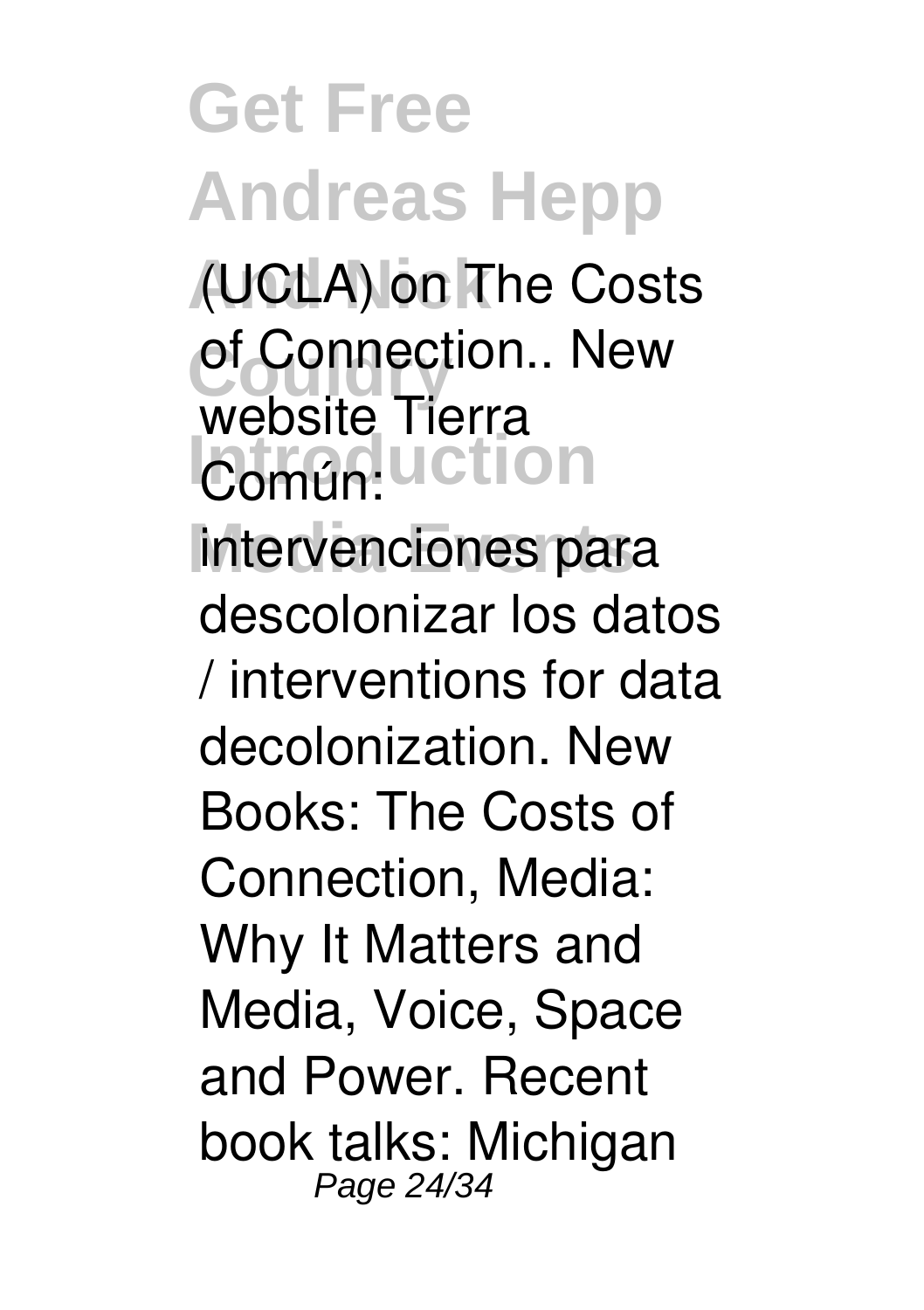**State University,** University of Helsinki, **Introduction**<br>
México (in Spanish). **Media Events** and Ciudad de

Nick Couldry Hello Select your address Best Sellers Today's Deals Electronics Customer Service Books New Releases Home Computers Gift Ideas Page 25/34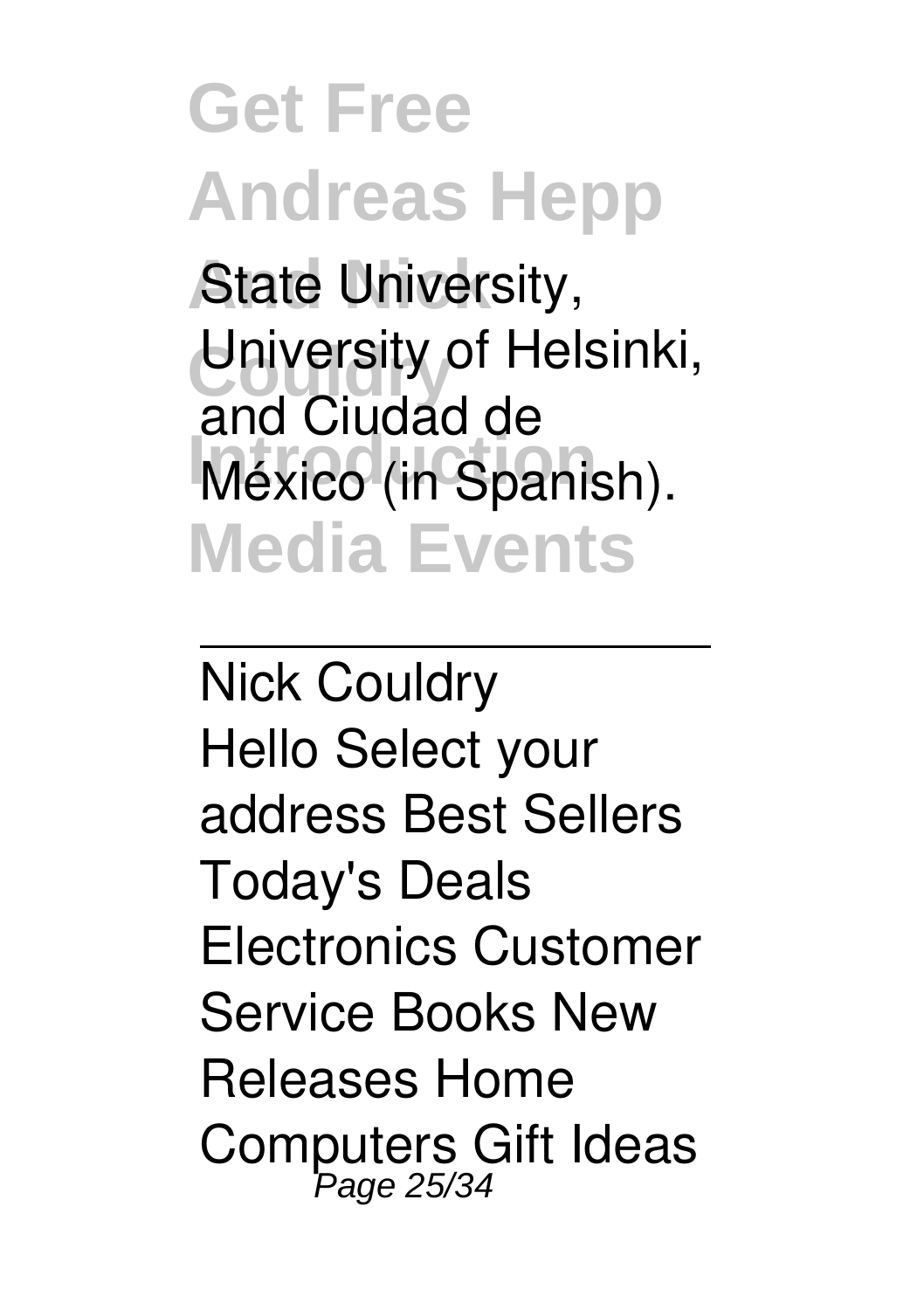**Get Free Andreas Hepp Gift Cards Sell Couldry**

**The Mediated<sup>On</sup> Construction of ts** Reality: Couldry, Nick, Hepp ... Hello Select your address Best Sellers Today's Deals New Releases Electronics Books Customer Service Gift Ideas Home Computers Gift Page 26/34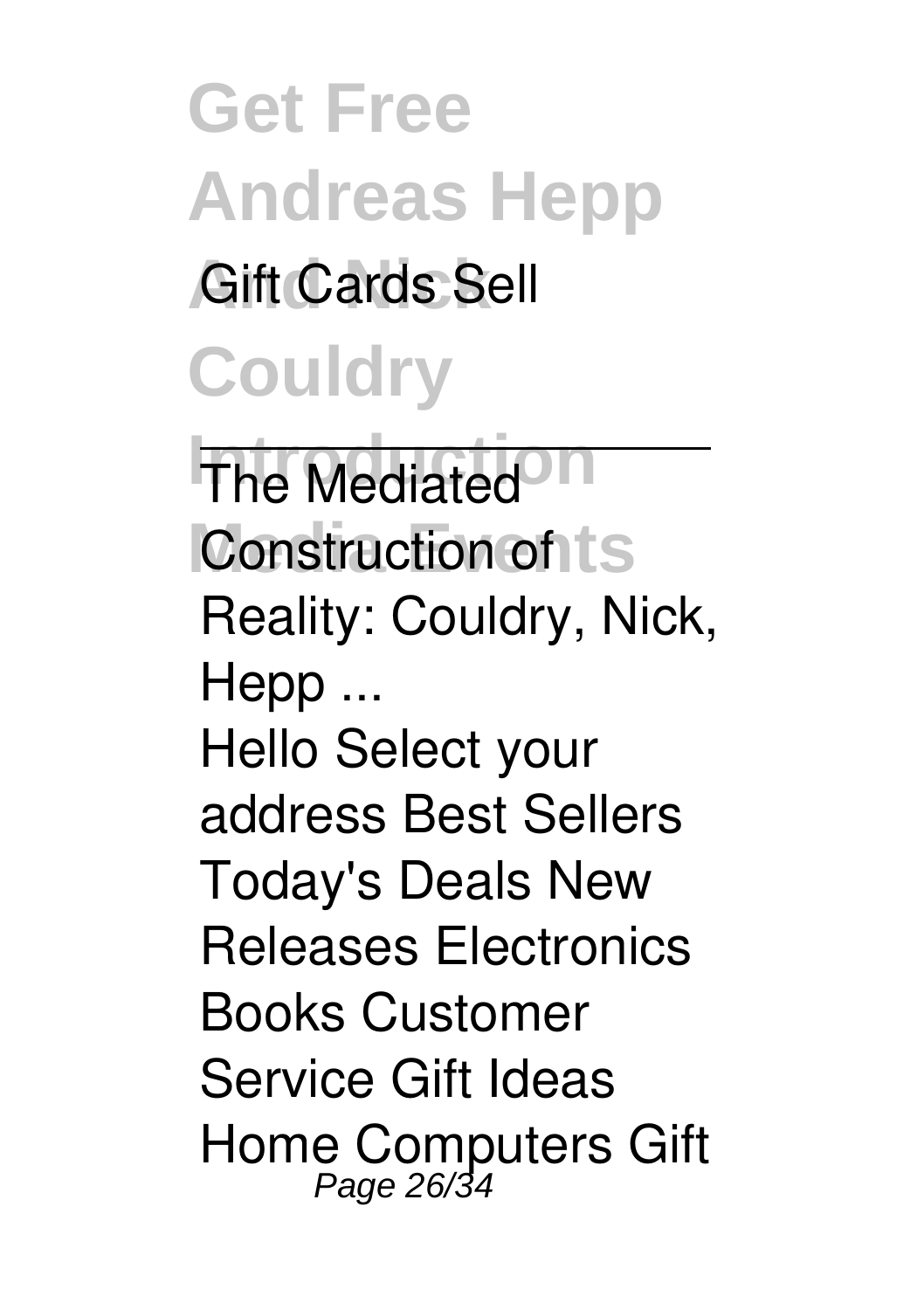#### **Get Free Andreas Hepp Cards Subscribe and** save Selly **Introduction**

**The Mediated nts** Construction of Reality: Couldry, Nick, Hepp ... Nick Couldry and Andreas Hepp. Media, Culture & Society 2017 40: 1, 114-117 Download Citation. If you have Page 27/34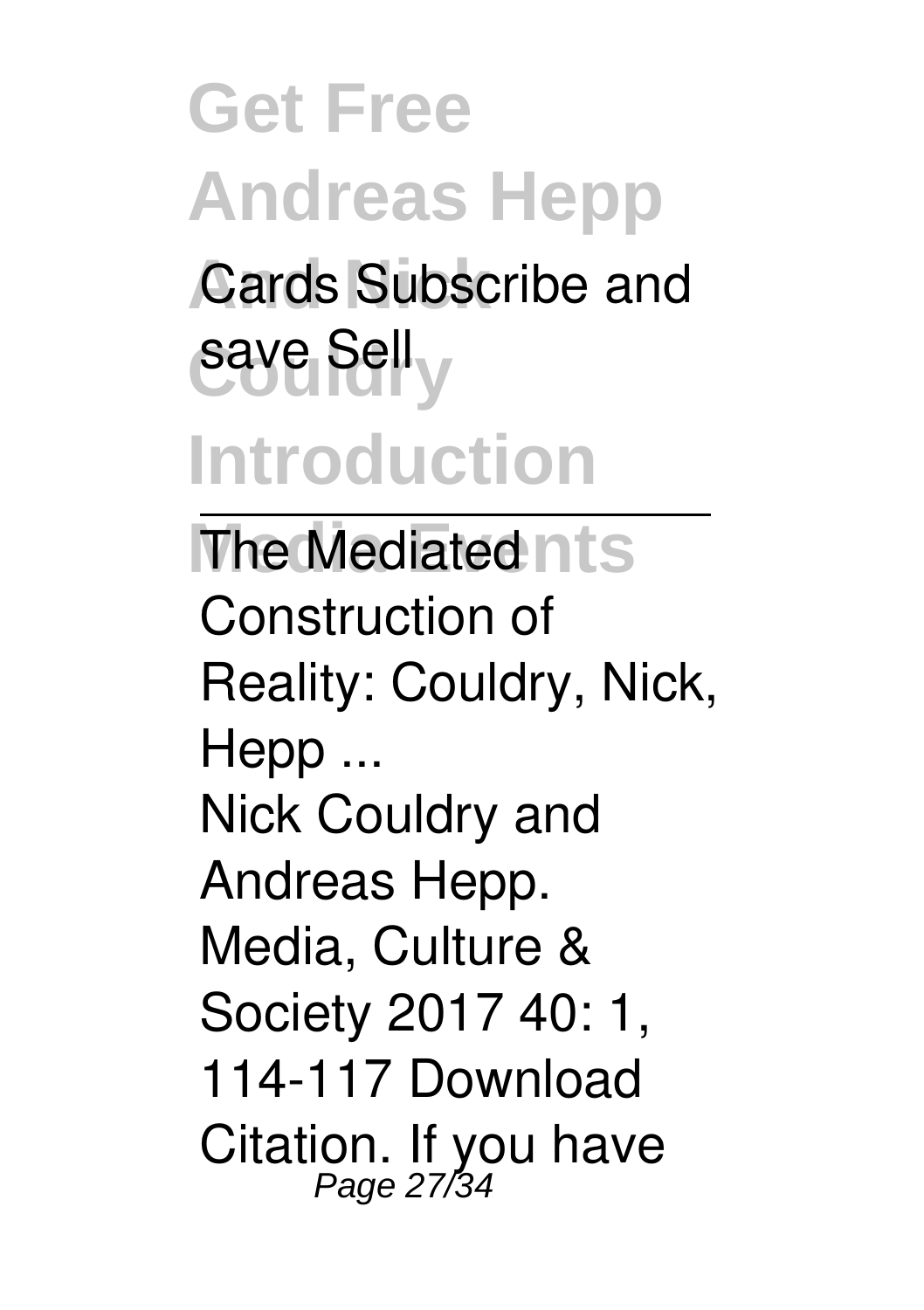the appropriate software installed, you **Internation**<br> **Internation**<br> **Internation**<br> **Internation**<br> **Internation**<br> **Internation** citation manager of can download article your choice. Simply select your manager software from the list below and click on download.

The continuing lure of the mediated centre in Page 28/34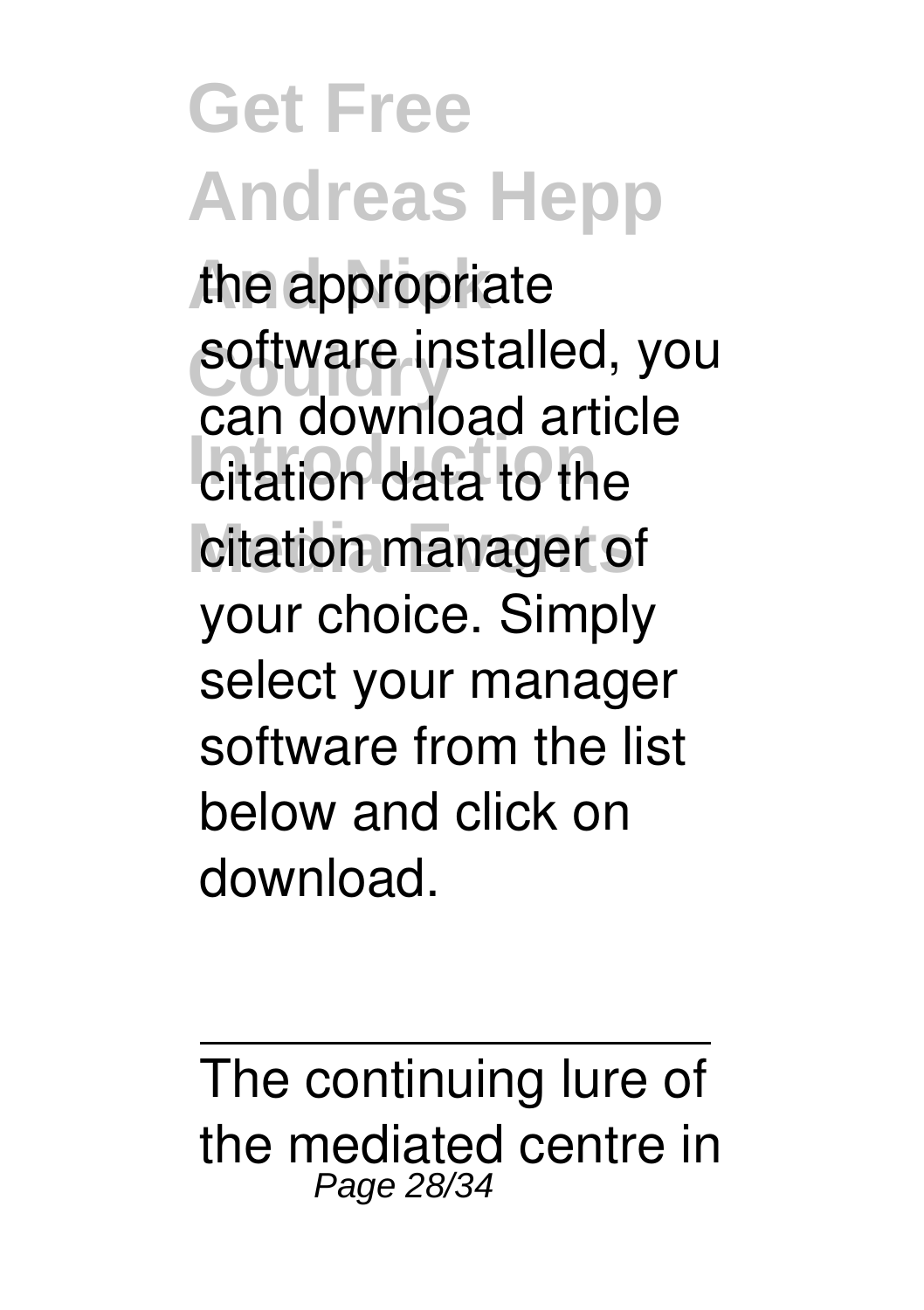**Get Free Andreas Hepp** times of i.c.k **Couldry** Couldry, Nick ORCID: **Introduction** and Hepp, Andreas **Media Events** (2017) The continuing 0000-0001-8233-3287 lure of the mediated centre in times of deep mediatization: "Media events" and its enduring legacy. Media, Culture and Society, 40 (1). pp. 114-117. ISSN 0163-4437 Couldry, Page 29/34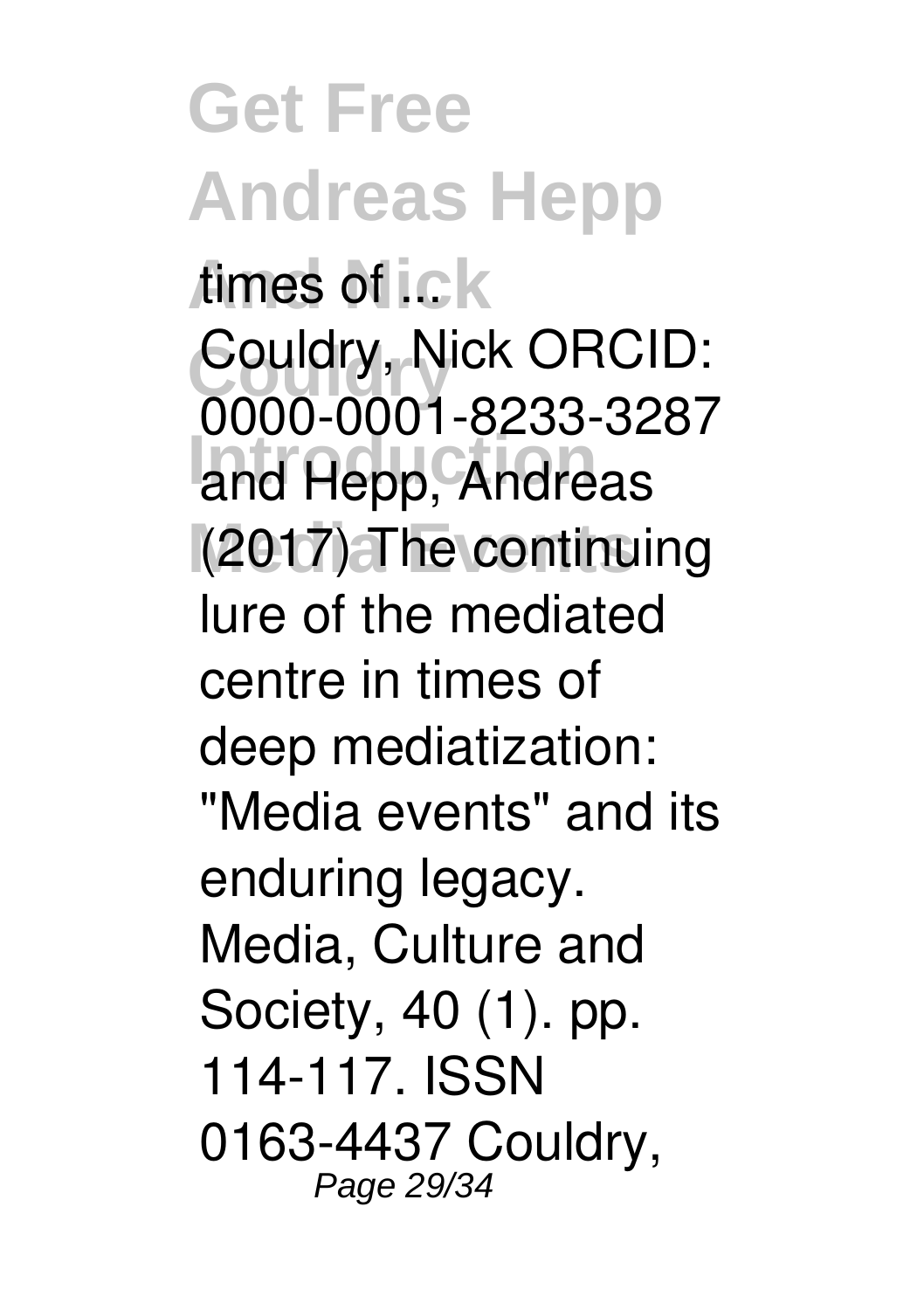**Get Free Andreas Hepp And Nick** Nick ORCID: 0000-0001-8233-3287 democracy.tion **Media Events** (2017) Surveillance-

Items where Author is "Couldry, Nick" - LSE Research Online Books. Couldry, N. (2019) Media: Why It Matters. Cambridge: Polity Couldry, N. and Mejias, U. (2019) The<br>Page 30/34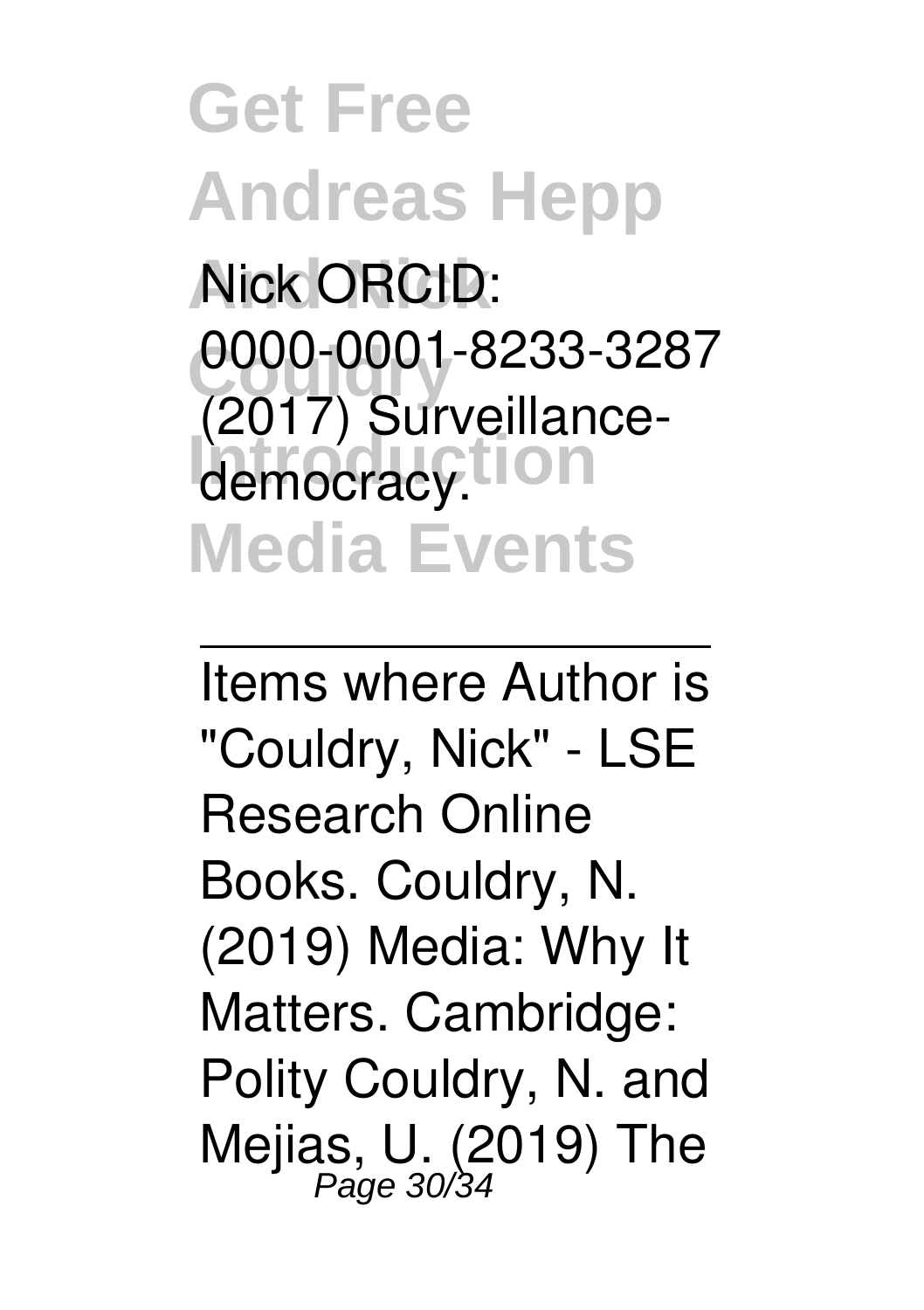**Costs of Connection: How Data Colonizes Introduction** Appropriates it for Capitalism. Stanford: Human Life and Stanford University Press Couldry, N. and Hepp, A. (2017). The Mediated Construction of Reality.Cambridge: Polity. \*Winner of the 2017 German Communication Page 31/34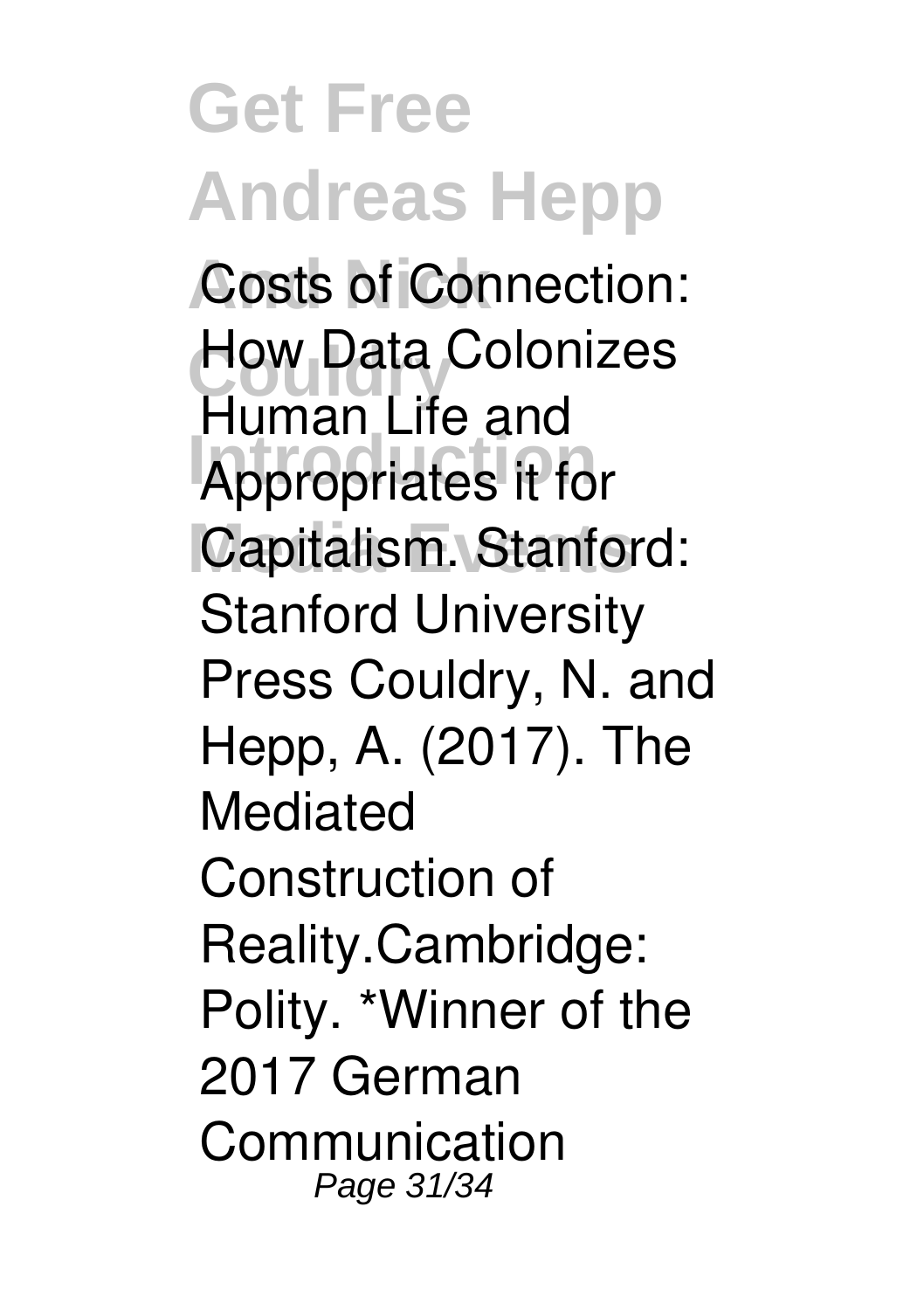**Get Free Andreas Hepp** Association (DGPuK) **Couldry** Theory Prize\* **Introduction**

**Professor Nick1ts** Couldry - LSE Home We also talked about Nick's book The Mediated Construction of Reality, written with Andreas Hepp, which suggests ways in which we can take Page 32/34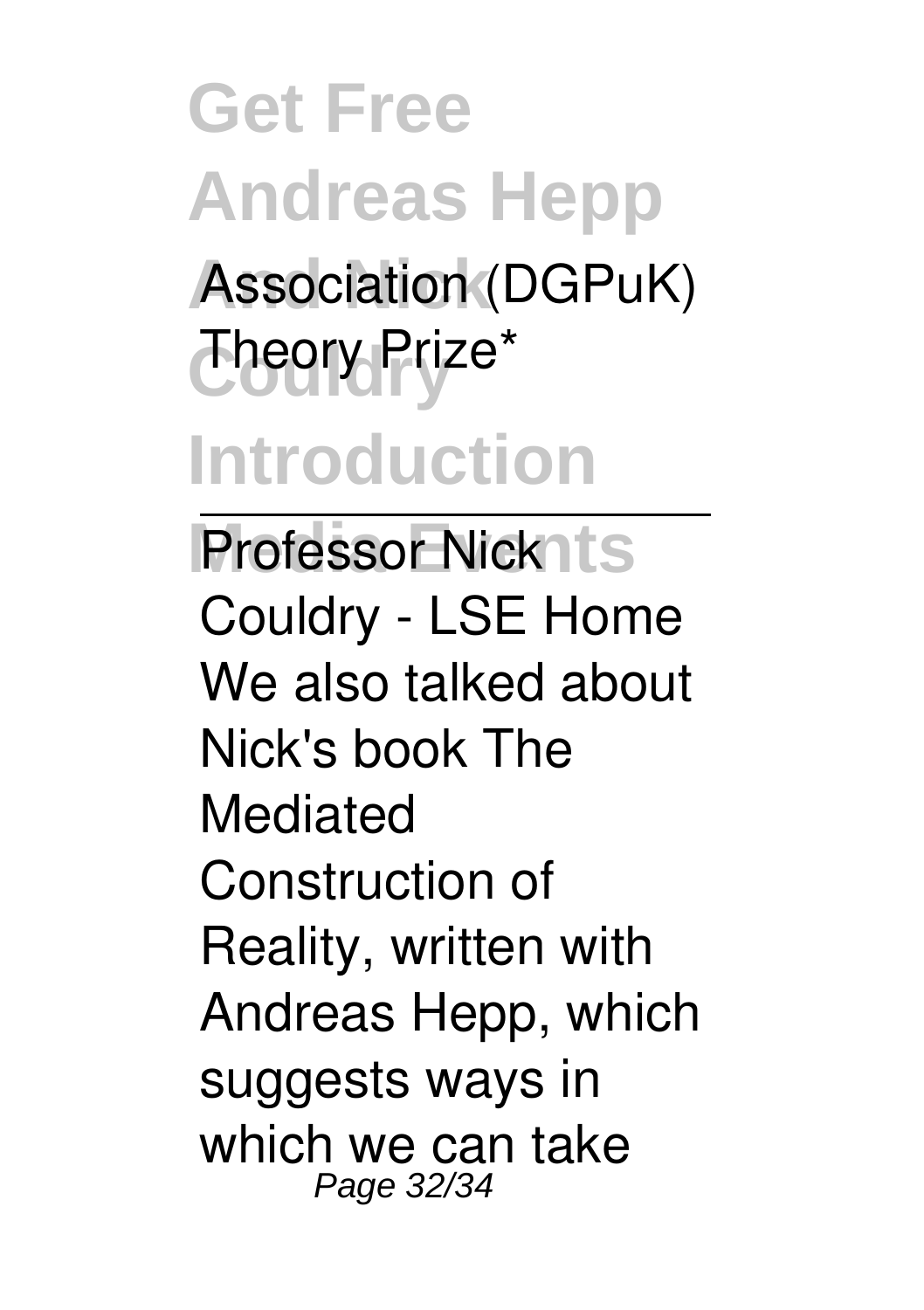proper account of the role which media play **Introduction** we understand the world. In particular, in the ways in which we focused on how data is shaping our experience and understanding of reality.